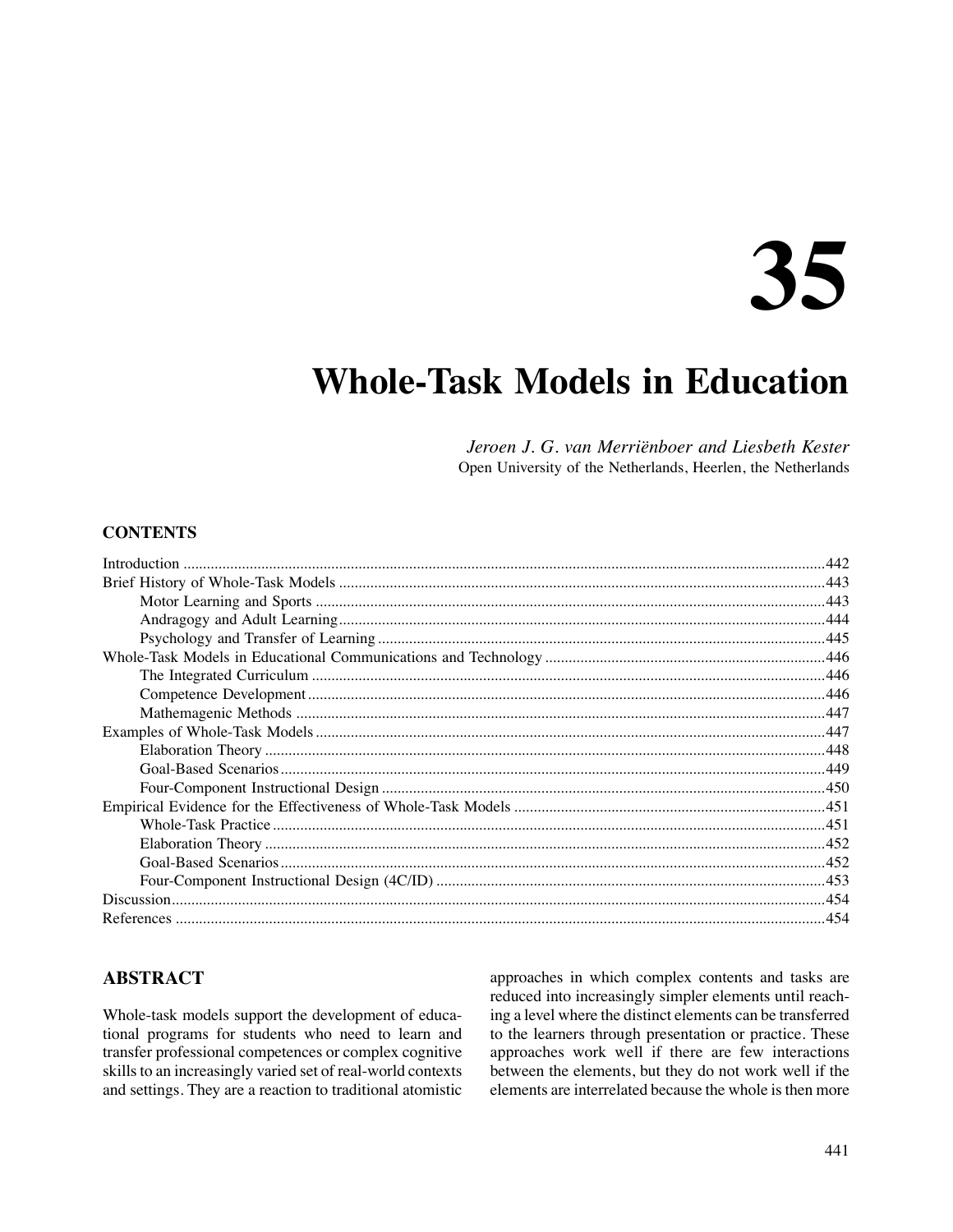than the sum of its parts. Whole-task models basically try to deal with complexity without losing sight of the relationships between elements. This chapter briefly discusses the history of whole-task models. They are rooted in motor learning and sports, *andragogy* and adult learning, and Gestalt psychology. The characteristics of whole-task models in the field of educational communications and technology are also discussed. Elaboration theory, goal-based scenarios, and fourcomponent instructional design are presented as three representative examples of whole-task models. We present empirical evidence for the effectiveness of the whole-task approach and the three example models. We conclude with a summary of findings and directions for future research on whole-task models.

# **KEYWORDS**

- *Competence development:* A feature of the holistic approach, indicating that educational programs should be aimed at the development of competences rather than teaching different topics in different courses.
- *Integrated curriculum:* A curriculum based on a whole-task approach aimed at the integration of supportive contents with whole tasks, knowledge, skills, and attitudes and at integrating first-order skills with higher-order skills.
- *Mathemagenic methods:* Instructional methods that explicitly aim at the transfer of learning; these methods encourage learners to invest effort and time in the development of general or abstract cognitive schemas.
- *Part-task models:* Instructional models that apply an atomistic approach in which complex contents and tasks are reduced into increasingly simpler elements until reaching a level where the distinct elements can be taught to the learners.
- *Whole-task models:* Instructional models that apply a holistic approach in which complex contents and tasks are analyzed in coherence and taught from their simplest, yet still meaningful, version toward increasingly more complex versions.

# **INTRODUCTION**

In the 21st century, there has been a growing interest in whole-task models of learning and instructional design. In dealing with the learning of highly complex contents and tasks, whole-task models provide an alternative for atomistic, part-task models. To deal with complexity, atomistic models analyze a learning domain into smaller pieces and then teach the domain piece by piece. Whole-task models, in contrast, analyze a learning domain as a coherent, interconnected whole and then teach it from very simple, yet meaningful wholes that are representative for the whole domain to increasingly more complex wholes. They aim to solve three basic problems in education—namely, *fragmentation*, indicating that students are often not able to combine the many pieces they have learned into coherent wholes; *compartmentalization*, indicating that students have difficulties integrating acquired knowledge, skills, and attitudes; and low *transfer of learning*, indicating that learners are often not able to apply what they have learned to new problems and new situations (van Merriënboer, 2006).

The game of tennis may serve as an example to contrast a whole-task with a part-task approach (Gallwey, 1974). In a part-task approach, practice divides the activity into pieces that are not complete in themselves; the instructor focuses on teaching the student isolated components of good tennis playing such as the grip, the stance, and the swing. A holistic approach, in contrast, works with a complete pattern of activity; that is, practice takes place in the context of the whole task, starting simply and gradually growing in complexity toward the activity being trained. As described by Strauch (1984), it might start with the student on one side of the net holding a racket and the instructor on the other side of the net. The student's first task might be to say "toss" to signal the instructor to throw the ball and to say "bounce" when the ball bounces in the student's court. The second task might be to say "toss," after which the instructor begins a toss but does not complete it; the student says "toss … bounce" anyway, anticipating continuation of the past pattern. The third task might be to say "toss" to signal the instructor to throw the ball, to say "bounce" when the ball bounces, and to say "hit" when the student would hit the ball but without making an attempt to actually hit it, and so on.

This chapter first briefly discusses the history of whole-task models. They are rooted in motor learning and sports but also in andragogy and adult learning, as well as in Gestalt psychology. Second, the characteristics of whole-task models in the field of educational communications and technology, which only

There are contexts in which what is happening in the whole cannot be deduced from the characteristics of the separate pieces, but conversely what happens to a part of the whole is, in clearcut cases, determined by the laws of the inner structure of its whole. (Max Wertheimer, 1925)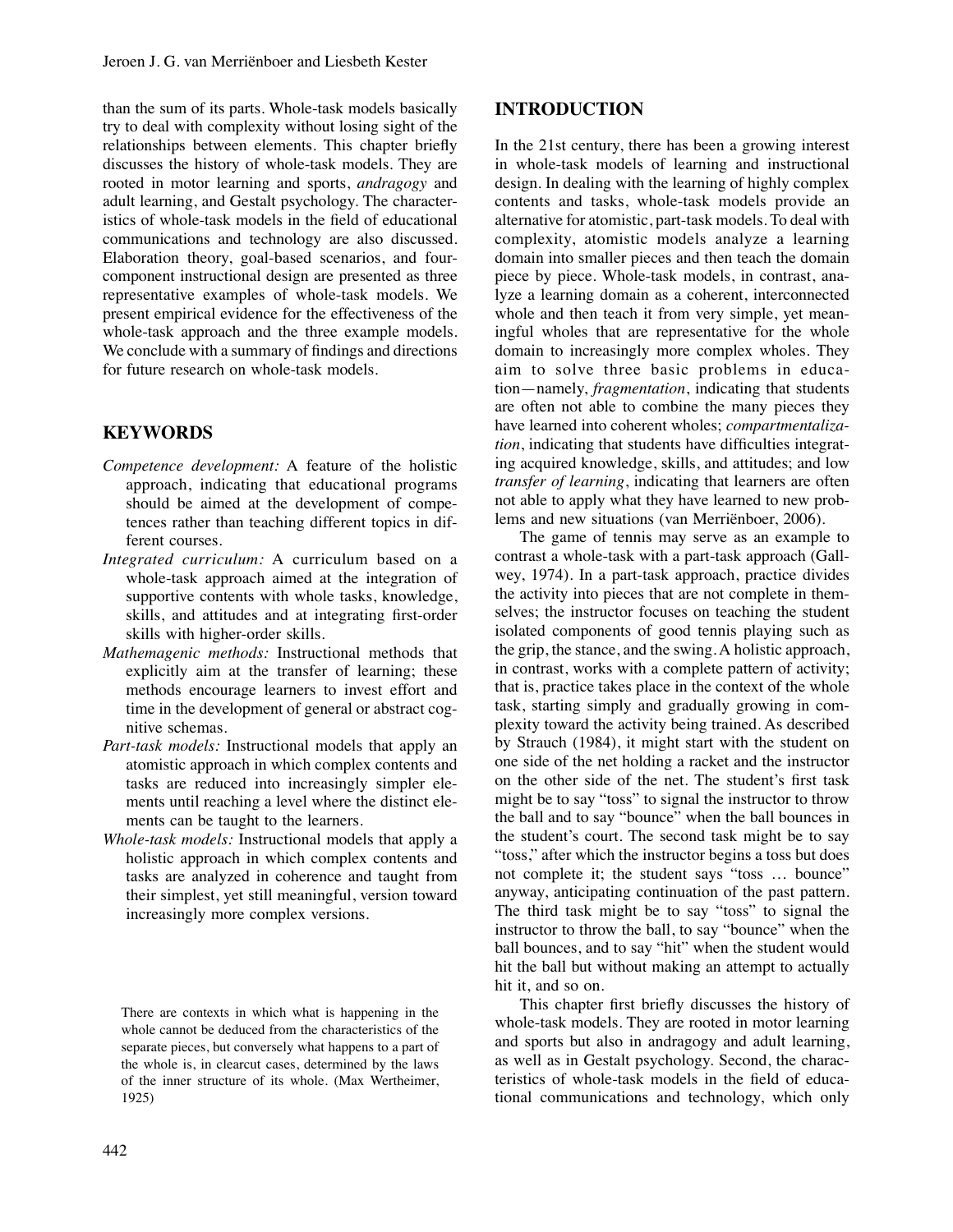became popular in the early 1990s, are discussed. Third, elaboration theory, goal-based scenarios, and four-component instructional design are presented as three good examples of whole-task models. The fourth section provides empirical evidence for the effectiveness of the whole-task approach and three example models. In the fifth and final section, conclusions are made and directions for future research on whole-task models are suggested.

## **BRIEF HISTORY OF WHOLE-TASK MODELS**

In the field of educational communications and technology, interest in whole-task models only became evident in the late 1980s and early 1990s, but it has a much older history that is rooted, among others, in motor learning, andragogy, and psychology. In motor learning and sports, there is a history of comparing part-task and whole-task sequencing techniques for practice. In andragogy and adult learning, there is a history of holistic education and approaching the student as a whole person rather than as a learner *per se*. And, in psychology, an atomistic approach to the transfer of learning rooted in associationism has competed for a long time with a holistic approach rooted in German Gestalt psychology.

#### **Motor Learning and Sports**

The field of (psycho)motor learning has a long-lasting tradition of comparing whole-task and part-task approaches to sequence training (for reviews, see Schmidt, 1991; Wightman and Lintern, 1985). In a whole-task sequence, the learner is taught whole meaningful tasks requiring the simultaneous coordination of component skills, and the tasks become more and more complex during the training. In a part-task sequence, in contrast, the learner is taught only one or a very limited number of isolated component skills simultaneously, and new component skills to practice are gradually added. If a skill consists of the component skills A, B, and C, a further distinction can be made between a part-task sequence with forward chaining (practice A, then B, then C); a part-task sequence with backward chaining (practice C given the results of AB, then B given the results of A, then A); a part-task sequence with forward chaining and snowballing (practice A, then AB, then ABC); and a part-task sequence with backward chaining and snowballing (practice C given the results of AB, then BC given the results of A, then ABC). For example, if A, B, and C refer to driving off, maneuvering, and parking, the training schedules involve, in this order: (1) driving off, maneuvering, and parking; (2) parking after the instructor does the driving off and maneuvering, maneuvering after the instructor does the driving off, and driving off; (3) driving off, driving off and maneuvering, and driving off and maneuvering and parking; and, finally, (4) parking after the instructor does the driving off and maneuvering, maneuvering and parking after the instructor does the driving off, and, finally, driving off, maneuvering, and parking.

Furthermore, whole-task and part-task sequencing may be combined in two ways—namely, whole-part sequencing and part-whole sequencing. In whole-part sequencing, a sequence of simple to complex versions of whole tasks is developed first. If it turns out that the first whole task is still too difficult to start the training with, part-task sequencing techniques are used to divide this whole task and, if desired, subsequent whole tasks in parts. A whole-task sequence, for example, may pertain to driving a car in a training area, in a rural area, and in a city. If driving the car in the training area is still regarded as too difficult to start the training with, one might start with the component skill of *driving off* in the training area. In part-whole sequencing, a sequence of parts is developed first. If the first part is too difficult to start the training with, whole-task sequencing is used to sequence this part from simple to complex. For example, if the part-task sequence relates to driving off, maneuvering, and parking, and driving off is still regarded as too difficult to start the training with, one might start with driving off an automatic car and only then a stick-shift car.

Already in the 1960s, Briggs and Naylor (Briggs and Naylor, 1962; Naylor and Briggs, 1963) found that part-task and part-whole sequencing are most suitable for complex skills if little coordination of component skills is required (i.e., low task organization) and if each of the separate component skills is already complex of itself (i.e., high task complexity). But, for tasks with high task organization, whole-task and whole-part approaches are typically more effective. This finding is not only true for complex motor skills but also for many professional real-life tasks. Since the 1960s, overwhelming evidence has been obtained showing that breaking a complex task down into a set of distinct parts and then teaching or training those parts without taking their interactions and required coordination into account does not work because learners ultimately are not able to integrate and coordinate the separate parts in transfer situations (Clark and Estes, 1999; Perkins and Grotzer, 1997; Spector and Anderson, 2000). Performing a particular component skill in isolation is simply different from performing it in the context of a whole task. It seems to lead to different mental representations (Elio,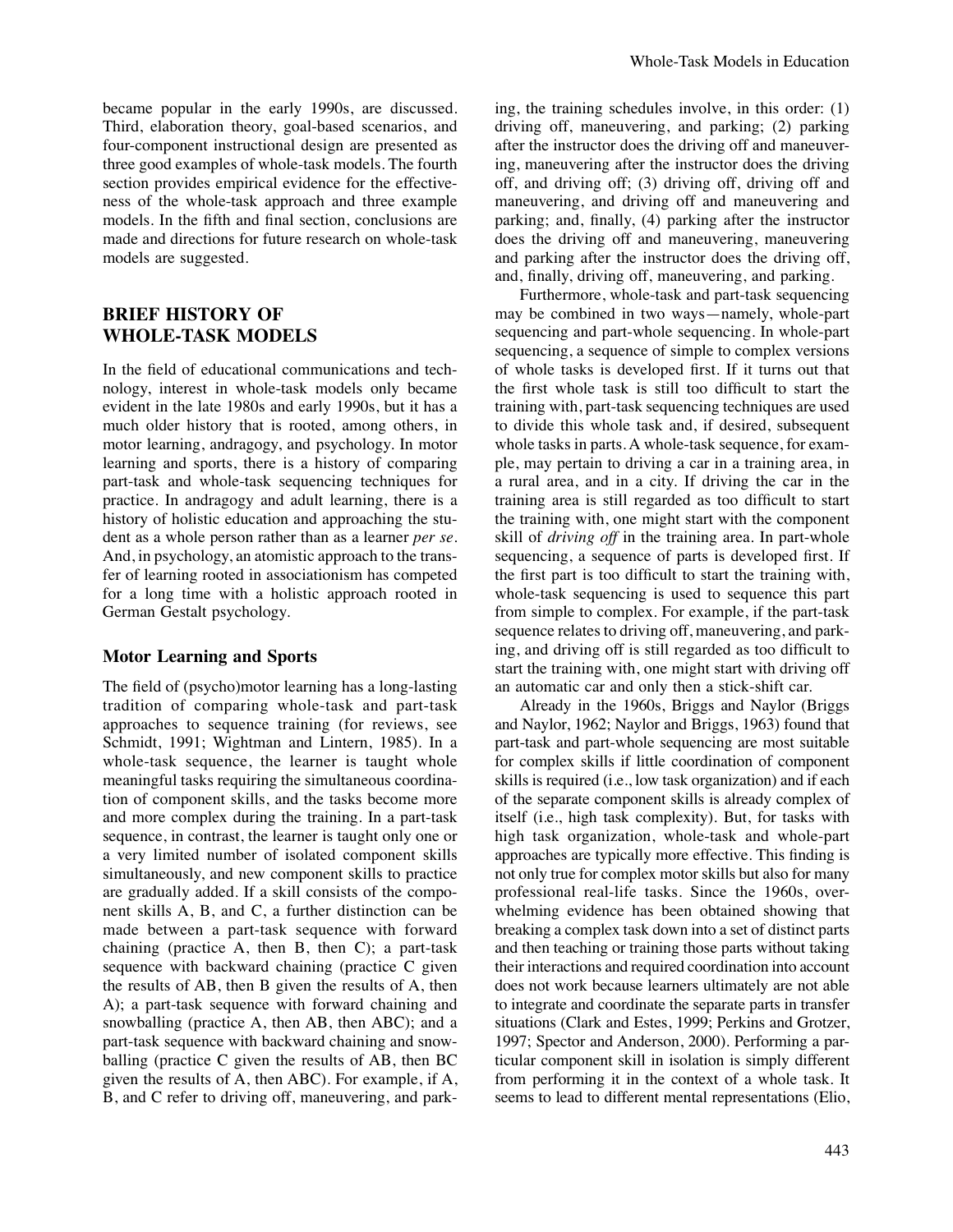1986), and automaticity of a component skill that is developed as a function of extensive part-task practice is often not preserved in the context of whole-task performance (Schneider and Detweiler, 1988).

Whole-task models were developed in sports and in professions (Dreyfus, 1982; Feldenkrais, 1982; Strauch, 1984). One key issue in those models is how to deal with task complexity. Most holistic approaches introduce some notion of modeling to attack this problem. A powerful two-step approach to modeling first develops simple-to-complex models of reality or reallife tasks, and then models these models from a pedagogical perspective to ensure that they are presented in such a way that students can actually learn from them (Achtenhagen, 2001). Thus, in this view, instruction should ideally begin with a simplified but whole model of real-life task performance, which is then conveyed to the learners according to sound pedagogical principles, including, for example, the provision of learner guidance and support.

Concluding, part-task models have been found to be very effective to reduce task difficulty, but they hinder integration of knowledge, skills, and attitudes and limit the opportunities to learn to coordinate component skills. Whole-task models are better suited to learning to coordinate component skills and are preferred for tasks with a high level of organization. To deal with task complexity, simplification of the whole task and giving learners support and guidance are useful approaches.

# **Andragogy and Adult Learning**

Whereas researchers in the field of motor learning and sports stress the idea of the whole *task*, researchers in the field of andragogy and adult learning mainly emphasize the idea of the whole *person* in his or her context. Holistic education is defined as (Rinke, 1985, p. 67):

A functional, integrated and generalized model of education that focuses on the whole teaching-learning situation, and varies the teaching-learning strategy to meet the needs of the learner, the teacher and the situation in an effort to attain educational outcomes greater than the sum of their parts.

This approach is rooted in Holism (Smuts, 1926) and related to, for example, the contingency approach in management, which maintains that managers should vary their leadership style in accordance with the situation to improve managerial effectiveness (Graen and Hui, 2001) and holistic medicine (Graham-Pole, 2001), which avoids the piecemeal treatment of isolated symptoms and regards the patient as a whole person who is co-responsible for his or her own health care.

A first characteristic of this holistic approach is the focus on the whole person and his or her meaningful, situated behaviors in real settings. To make this point clear, suppose you have to undergo surgery. Would you prefer a surgeon with great technical skills but with no knowledge of the human body? Or would you prefer a surgeon with great knowledge of the human body but with two left hands? Or, perhaps you would want a surgeon with great technical skills but who has a horrible bedside manner and a hostile attitude toward his patients? Or, finally, would you want a surgeon who has all of the knowledge, skills, and attitudes that he learned 35 years ago but has not kept them up to date? These questions clearly indicate that it makes little sense to distinguish domains of learning (e.g., conceptual knowledge, skills, attitudes), as is often done in formal educational programs. In a holistic approach, this compartmentalization of behaviors is replaced by a focus on whole and meaningful behaviors in realistic settings, and the learning of distinct pieces of knowledge is replaced by a model of personal development and growth.

A second characteristic pertains to the co-responsibility of the learner: The educator and the learner always work together to approach each learning task or learning opportunity with its unique characteristics (e.g., context, features of the task, personality characteristics) in the best possible way. Because no one knows a learner's desires, needs, and capabilities better than the learner, co-responsibility is a prerequisite to maximizing the effectiveness of the learning process. Furthermore, learners are also expected to assume responsibility for becoming lifelong learners who are able to realize their full potential. Thus, whereas the educator is responsible for diagnosing the learner's current level of competence, including readiness to learn and degree of dependence, and for making every effort to move the learner along the learning continuum, the holistic educator does not and cannot take full responsibility for the actual learning process. This view is currently found in several forms of on-demand education, in which learners select their own learning tasks (van Merriënboer and Kirschner, 2007), and in resource-based learning, in which learners are required to track their own learning resources (see Chapter 40 in this *Handbook*).

A third and last characteristic pertains to the systemic character of educational systems, meaning that the performance or function of each element directly or indirectly has an impact on, or is impacted by, one or more of the other elements in the system. To deal with that, a holistic approach takes an integrated perspective and repeatedly adds small increments of innovation and uses multiple strategies to capitalize on their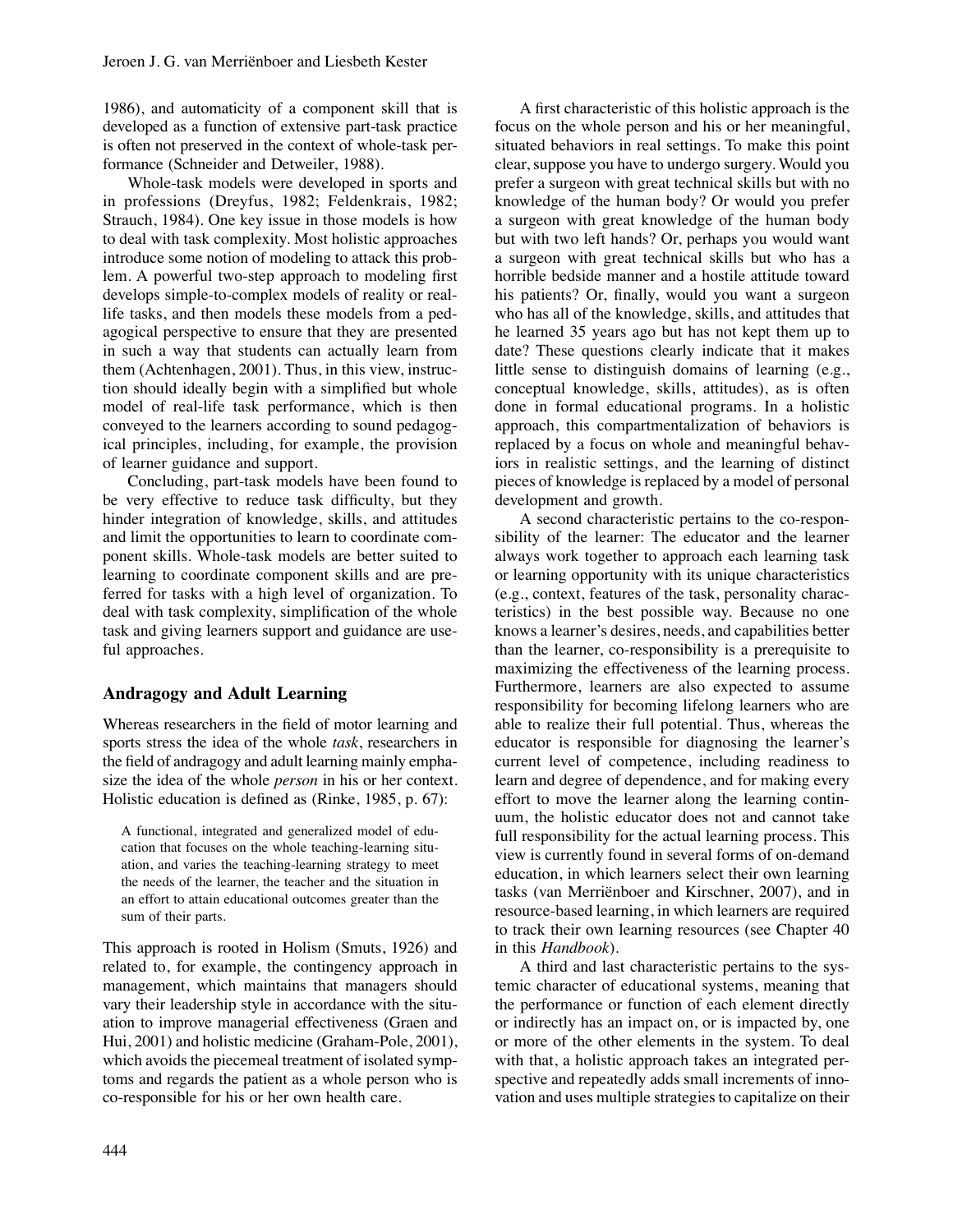synergy. Poindexter (2003) compared it to a weightloss program: People who try one diet, one pill, or one exercise usually do not achieve their goals. Only when a holistic approach to health is taken, including incremental changes in eating, drinking, life style, and exercise, do weight loss and fitness occur. In educational systems, the best example of a failing nonholistic approach can be found in the use of new instructional methods that focus on deep processing, understanding, and higher-order skills without changing the assessment system. Such isolated changes are doomed to fail, because the test is at least as important to determine learning behaviors as the applied instructional methods (i.e., the tail wags the dog; see Pollio and Back, 2000). To reach desired results, there should be constructive alignment of changes throughout the whole educational system (Biggs, 1996).

To conclude, in the field of andragogy and adult learning, whole-task models are mostly found in a holistic approach. Apart from a focus on whole tasks, this approach stresses development and growth of the whole person, co-responsibility of the learner and the teacher, and an integrated approach to systemic change.

#### **Psychology and Transfer of Learning**

In the field of experimental psychology, the distinction between part-task models and whole-task models becomes most evident in research on transfer of learning—that is, the ability to apply what has been learned to solving new problems in new situations (for reviews, see Adams, 1987; Annett, 1989; Annett and Sparrow, 1985; Ellis, 1965; Osgood, 1949; Royer, 1979). In the beginning of the 20th century, two approaches evolved that are still of importance to the issue of transfer of learning: the associationist approach, which is representative of a part-task model, and the Gestalt approach, which is representative of a whole-task model.

Within the associationist tradition, the identical elements theory of Thorndike and Woodworth (1901) claimed that transfer from one task to another task would only occur when both tasks shared the same parts, called *identical elements*. In general, it is assumed that the greater the number of identical parts, the greater the amount of transfer. This construction indicates that transfer is functionally related to the similarity and difference relationships between stimuli and responses in an original task and a transfer task. With respect to the transfer of learning, one current cognitive view tackles transfer problems by carefully analyzing the stimulus and response properties of the learning elements. These stimulus–response pairs are

subsumed in the concept of production systems, in which the productions may also be seen as the identical parts. Transfer is predicted in so far as the performance of two tasks can be described by identical productions (Singley and Anderson, 1985, 1988). This is clearly in the tradition of the associationist approach, because it is assumed that events that share the same parts will be recognized by the learner as being similar and that the responses learned for the first event can be transferred to the second event.

Unlike the associationists who consider the concept of identical elements as the determining factor for transfer of training, Gestalt psychologists rely on mental structures that act as a "gestalt"—a whole that is more than the sum of its parts. They consider the thinking process as reorganizing or relating one aspect of a problem situation to another, which may result in structural understanding (Ash, 1998; Mandler and Mandler, 1964). This involves restructuring the elements of a whole, meaningful problem situation in a new way so a problem can be solved. Gestalt psychologists hold that transfer from one task to another is achieved by arranging learning situations so a learner can gain insight into the problem to be solved. This type of learning is thought to be permanent, and reorganized knowledge may yield transfer to new situations. Some current cognitive views also make strong assumptions about the nature of underlying memory representations. The central assumption is that learners are conceptualized as active constructors of knowledge rather than as passive recipients of information; they actively seek to make sense of the environment by imposing structure and order on stimuli encountered through direct perception and experience. Memory is conceptualized as a highly structured storage system in which information is both stored and retrieved in a systematic manner. The critical step in transfer is then the retrieval and reorganization of a relevant cognitive schema when a particular problem is encountered.

It may seem impossible to reconcile a psychological whole-task model, which explains transfer of learning as a process of interpreting cognitive schemas to reorganize whole meaningful problem situations, with a part-task model, which explains transfer as a process of applying parts (i.e., identical elements or productions) that were acquired during learning tasks to new transfer tasks. But, the fundamental distinction between controlled and automatic cognitive processing (Schneider and Shiffrin, 1977; Shiffrin and Schneider, 1977) creates the opportunity to combine both approaches in a model that distinguishes two categories of learning processes: schema construction and schema automation. For task aspects related to problem solving and reasoning, the learner is then confronted with a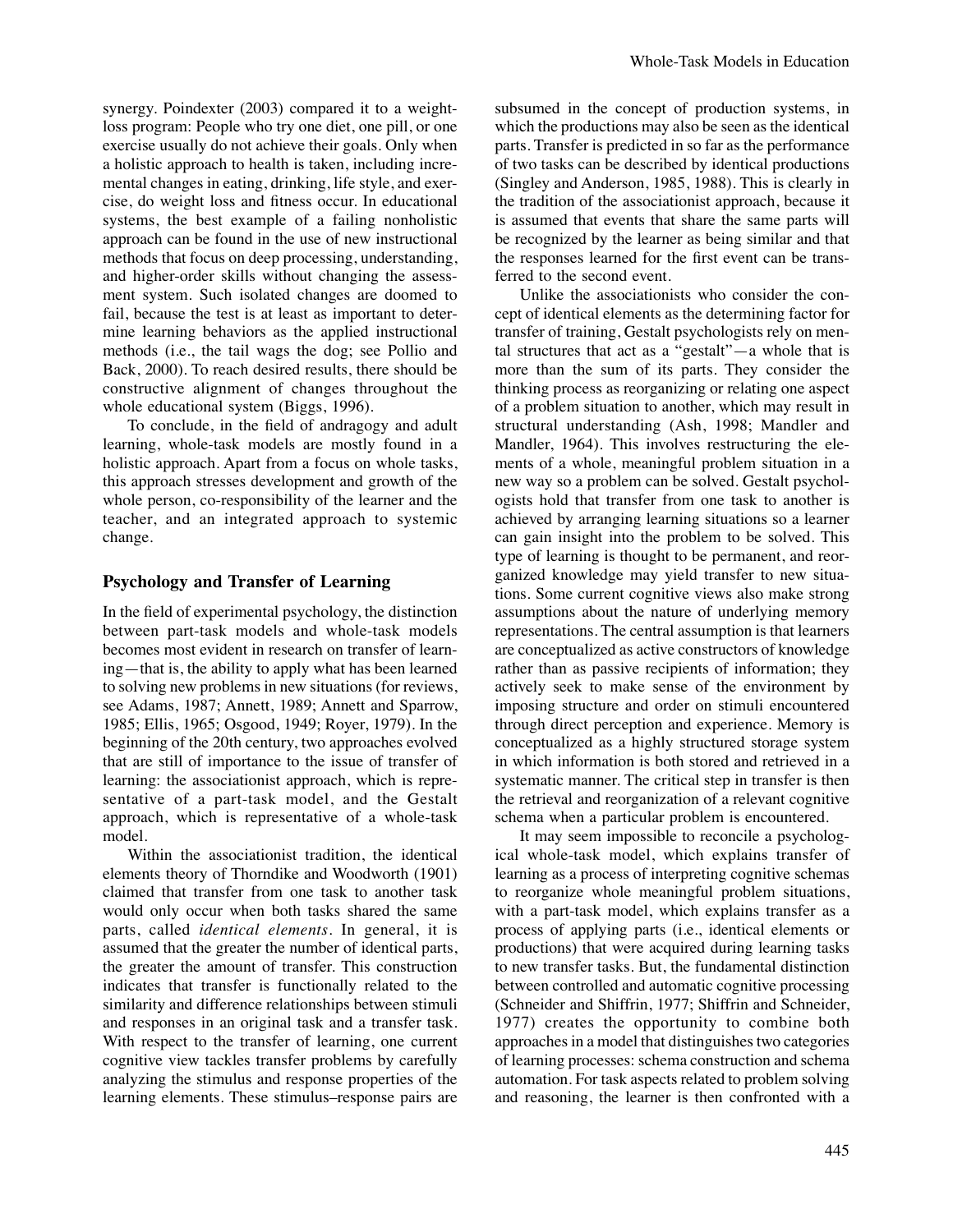varied sequence of whole-task situations promoting the construction of general cognitive schemas that allow for controlled processing, such as reorganizing a new situation in such a way that it can be understood in terms of the available schemas (whole-task practice). With regard to the to-be-automated task aspects, however, the learner may *in addition* be confronted with a repetitive sequence of practice items promoting the construction of stimulus–response pairs or productions that allow for automatic processing, such as performing routine aspects of new transfer tasks (part-task practice). The reader is referred to van Merriënboer (1997) for an elaborate discussion.

# **WHOLE-TASK MODELS IN EDUCATIONAL COMMUNICATIONS AND TECHNOLOGY**

Part-task models dominated the field of educational communications and technology until the late 1980s. From then on, constructivist views of learning and instruction have had a major impact on the thoughts and actions of many researchers in the instructional design field. Within this context, some researchers started to work on instructional design models building on the research traditions discussed in the previous section. These models share three characteristics. First, whole meaningful tasks are seen as the driving force for learning; easy-to-difficult sequencing techniques and learner support and guidance, which may be faded as learners acquire more expertise (i.e., scaffolded), are studied as methods to deal with task complexity. Second, there is a focus on the development of the whole person (i.e., learner-centered) rather than the acquisition of isolated pieces of knowledge, and the learner is co-responsible for a process of competence development. Third, there is a renewed interest in the study of instructional methods that explicitly aim at transfer of learning.

# **The Integrated Curriculum**

In the field of educational communications and technology, the traditional approach has for a long time been very similar to the atomistic part-task approach in motor learning and sports. Rather than breaking down a complex learning domain into component skills, it was described in terms of distinct learning goals or objectives. In a traditional objectives-driven approach (Gagné and Briggs, 1979; Landa, 1983; Scandura, 1983), the learner is taught only one or a very limited number of objectives at the same time. New objectives are gradually added to practice until

all objectives have been treated. The basic assumption is that the teaching of different types of objectives (e.g., remembering a fact, applying a procedure, understanding a concept) requires different instructional methods, which is typical for outcomes-based models of instructional design (see Chapter 32 in this *Handbook*). To sequence the objectives, some kind of learning hierarchy is often used (Gagné, 1968, 1985). Such a hierarchy closely resembles a hierarchy of component skills; it has the most complex cognitive skill at its top and all of its prerequisite skills below it. Sequencing takes place from the base of the hierarchy to its top.

In the early 1990s, Gagné and Merrill (1990) identified the need to use learning goals that require an integration of multiple objectives. They proposed the term *enterprise* to denote a real-life learning activity (e.g., denoting, manifesting, discovering) in which the learner is engaged to reach such multiple objectives, and they stress the importance of enterprises to reach better transfer of learning. Their enterprises are good examples of what are referred to as *whole tasks* in this chapter, because they attempt to deal with complexity without losing sight of the separate elements and the interconnections between those elements. Van Merriënboer et al. (1992) discussed the requirements that had to be met when using whole learning tasks. They focus on the importance of sequencing whole, meaningful tasks from simple to complex and on the necessity to give learners support and guidance when they start to work on tasks at a higher level of difficulty.

#### **Competence Development**

Atomistic instructional design models usually focus on one particular domain of learning, such as the cognitive, the affective, or the psychomotor domain. A further distinction (e.g., in the cognitive domain) is the differentiation between models for *declarative learning*, with an emphasis on instructional methods for the construction of conceptual knowledge, and models for *procedural learning*, with an emphasis on methods for the acquisition of procedural skills (Andrews and Goodson, 1980). In contrast, a holistic approach aims at the *integration* of declarative learning, procedural learning (including perceptual and psychomotor skills), and affective learning (including the predisposition to keep all of these aspects up to date) and so facilitates the development of an integrated knowledge base that increases the chance that transfer of learning occurs. Many superordinate terms that encompass knowledge, skills, and attitudes have been proposed in the literature, including *expertise*, *complex skills*, and (professional) *competences*.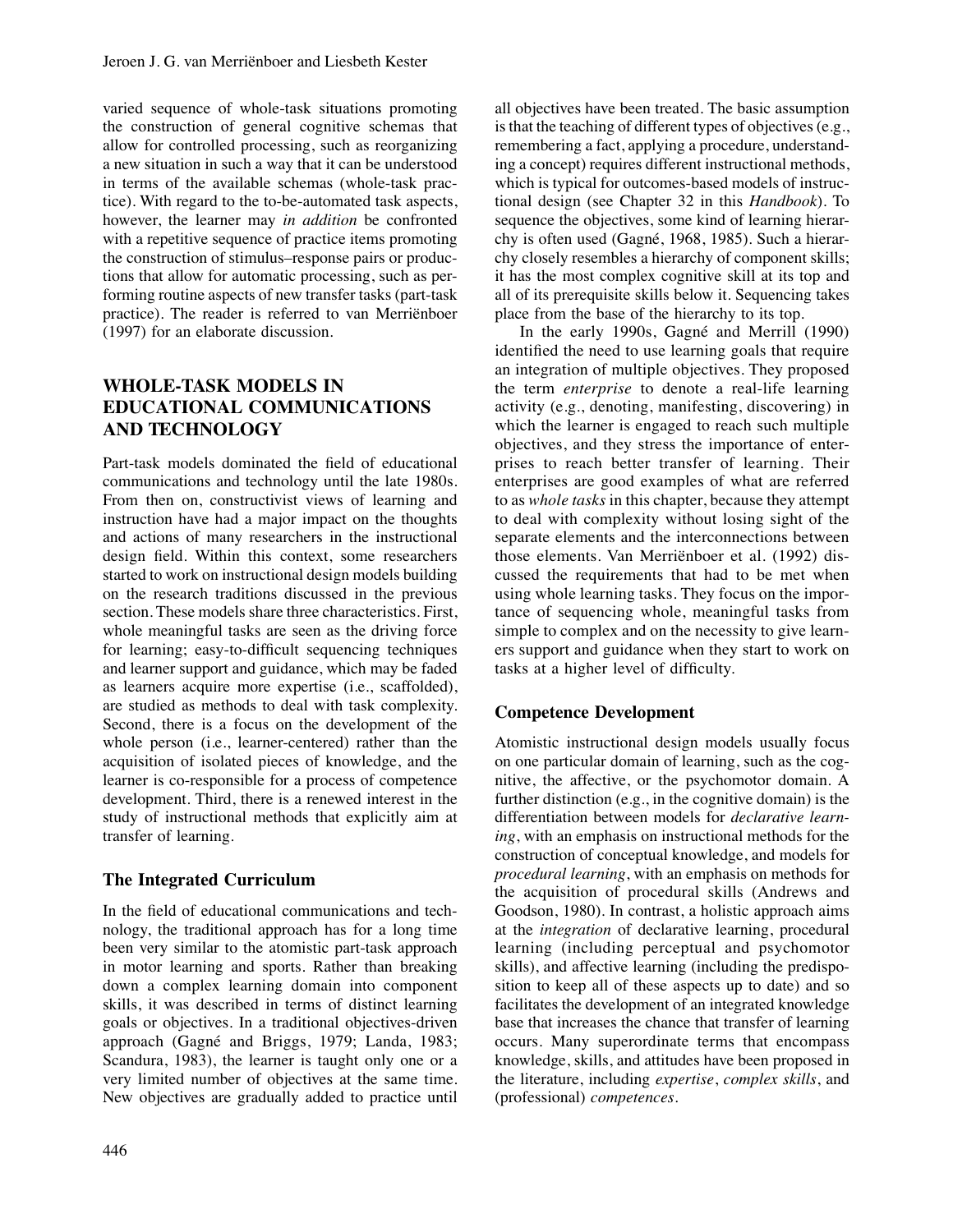In current whole-task models, final attainment levels are often described in terms of competences. On the basis of a comprehensive, analytical study on the concept of competence, van Merriënboer et al. (2002) concluded that three dimensions are basic to the use of this term. The first dimension, *integrativity*, indicates that competence always combines knowledge, skills, and attitudes as well as aptitudes of the task performer. The second dimension, *specificity*, indicates that a competence is always bound to a context that can be highly specific (e.g., a profession) or more general (e.g., a career). The third dimension, *durability*, indicates that a competence is more or less stable in spite of changes in tools, working methods, and technologies.

Whole-task educational programs or integrated curricula often aim at the simultaneous development of first-order, professional skills as well as higher order, general skills such as self-directed learning—including reflection on and assessment of one's own performance, self-monitoring of task performance, and planning one's own learning trajectories. In such programs, learners are able to select their own learning tasks, so each individual learner has his or her own curriculum rather than having a one-and-the-same curriculum for all learners. In such a form of ondemand education, support and guidance given by the teacher are not limited to performing the learning tasks but are also directed toward orienting, monitoring, assessing, and planning the learning tasks.

#### **Mathemagenic Methods**

A logical result of using distinct learning objectives as the basis for instructional design is the application of instructional methods that minimize the number of practice items required, the time spent on the task, and the learners' investment of effort made to reach those objectives. Designing and producing practice items costs time and money, which are often scarce, and the learner does not have unlimited time or motivation to study. Consider the situation where students must learn to diagnose three different types of errors (e1, e2, and e3) in a complex technical system. If a minimum of three practice items is required to learn to diagnose each error, one may first train the students to diagnose error 1, then to diagnose error 2, and finally to diagnose error 3. This leads to the following training blueprint:

e1, e1, e1, e2, e2, e2, e3, e3, e3

Although this practice schedule will probably be most efficient for reaching the three objectives, thus minimizing the required time on task and student investment of effort, it also yields a *low* transfer of learning. The reason for this is that the chosen instructional method invites students to construct highly specific knowledge for diagnosing each distinct error, which only allows them to perform in the way specified in the objectives but not to show performances that go *beyond* the given objectives. If a designer is aiming at a transfer of learning, and the objective is to train students to diagnose as many errors as possible in a technical system, it is far better to train the students to diagnose the three errors in a random order. This leads, for example, to the following training blueprint:

e3, e2, e2, e1, e3, e3, e1, e2, e1

This sequence is probably less efficient for reaching the three isolated objectives than the previous one because it may increase the necessary time on task or the investment of effort by the learners. It might even require four instead of three practice items to reach the same level of performance for each separate objective. But, in the end it yields *higher* transfer of learning! The reason for this increase of transfer is that this instructional method invites students to construct knowledge that is general and abstract rather than entirely bound to the three concrete, specific errors. This better allows them to diagnose new not earlier encountered errors. This phenomenon—where the methods that work the best for reaching isolated, specific objectives are often not the methods that work best for achieving integrated objectives and increasing the transfer of learning—is known as the *transfer paradox* (van Merriënboer et al., 1997, 2006). A whole-task approach takes this paradox into account and is always directed toward reaching multiple, integrated objectives that go beyond a limited list of highly specific objectives. Whole-task approaches are characterized by the use of mathemagenic instructional methods that are accompanied with a germane cognitive load (see Chapter 31 in this *Handbook*) and give rise to meaningful learning and transfer.

#### **EXAMPLES OF WHOLE-TASK MODELS**

Based on a study of a variety of modern design theories and models, Merrill (2002a) suggested five *first principles of instruction*, stating that learning is promoted when: (1) learners are engaged in solving real-world problems, (2) new knowledge is applied by the learner, (3) new knowledge is integrated into the learner's world, (4) existing knowledge is activated as a foundation for new knowledge, and (5) new knowledge is demonstrated to the learner. The characteristics of whole-task models are clearly reflected in the first three principles.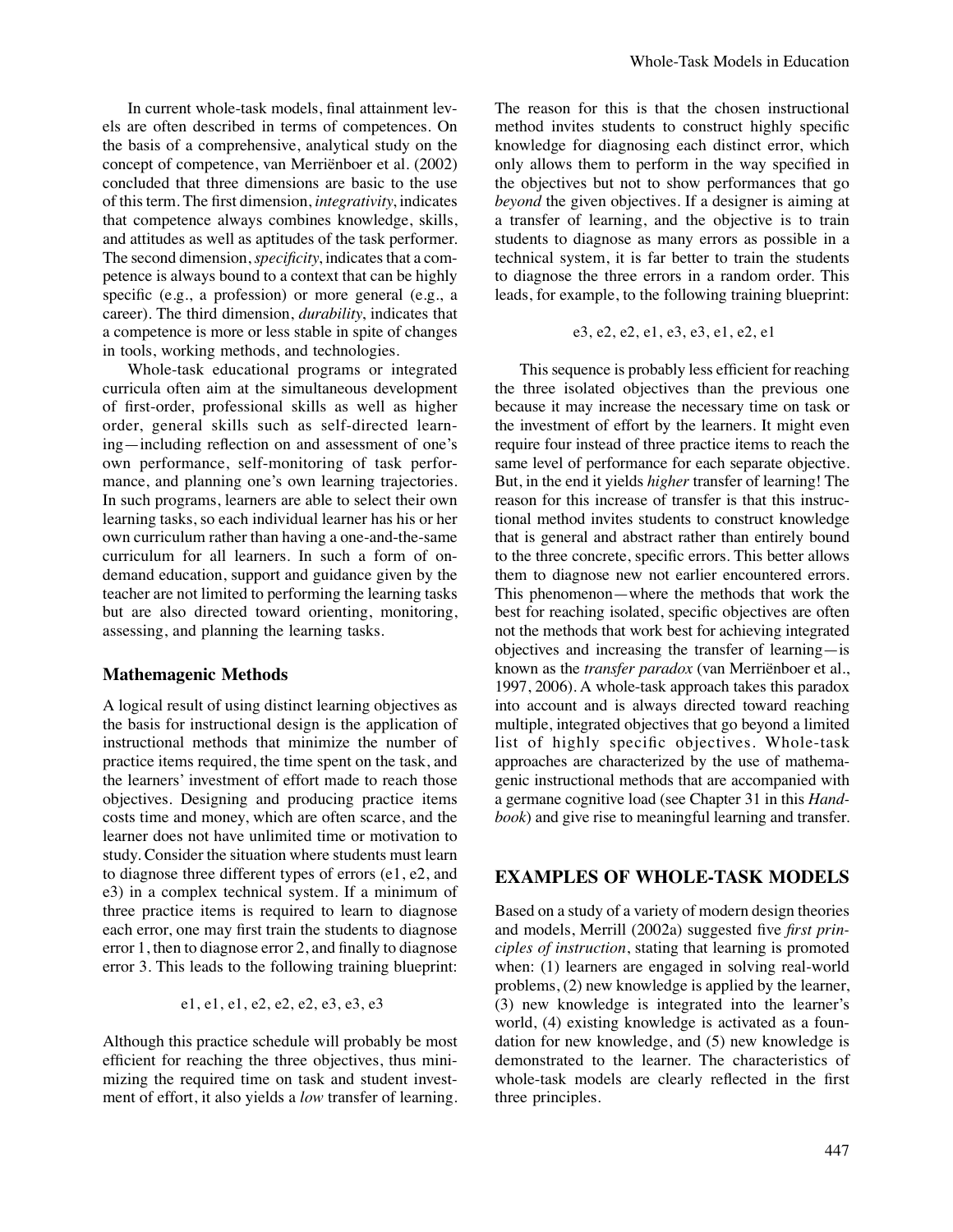|                                            | Conceptual                                                            | <b>Theoretical</b>                                                        | Procedural                                                          |  |  |
|--------------------------------------------|-----------------------------------------------------------------------|---------------------------------------------------------------------------|---------------------------------------------------------------------|--|--|
| Learning goal:                             | Learning many related concepts                                        | Learning many related principles                                          | Learning procedural or heuristic tasks                              |  |  |
| Sequence:                                  | Teach broader, inclusive concepts<br>before narrow, detailed concepts | Teach broader, inclusive principles<br>before narrow, detailed principles | Teach simpler versions of the whole<br>task before complex versions |  |  |
| <b>All Sequences</b>                       |                                                                       |                                                                           |                                                                     |  |  |
| Instructional approach:                    | Topical or spiral sequencing                                          |                                                                           |                                                                     |  |  |
| Integrate knowledge, skills, and attitudes |                                                                       |                                                                           |                                                                     |  |  |
|                                            | Group wholes into learning episodes                                   |                                                                           |                                                                     |  |  |
|                                            | Give learners some control over contents/instructional method         |                                                                           |                                                                     |  |  |

#### **TABLE 35.1 Overview of Elaboration Sequences in Elaboration Theory**

The first principle emphasizes that students learn better when they are involved in solving increasingly more complex real-world problems. This closely resembles a whole-task approach as well as the idea that tasks should be ordered from simple to complex, while the support and guidance given to learners decrease as they acquire more expertise. The second principle acknowledges the importance of applying newly acquired competences in real-life situations and reflects the importance of mathemagenic instructional methods that facilitate the transfer of learning. The third principle stresses the importance of integration. It is in agreement with the idea of competence growth in an integrated curriculum in which learners are coresponsible for their learning, as opposed to the oneway teaching of distinct pieces of knowledge, skills, and attitudes.

In this section, we briefly describe three example models. It is not our intention to provide an exhaustive overview of models but only to discuss a small number of models that are representative of the family of whole-task models. First, a description is given of *elaboration theory*. This forerunner of current wholetask models stresses the notion that working from simple to complex is a *sine qua non* for a whole-task approach. Second, a description is given of *goal-based scenarios*. This theory focuses on the importance of real-world applications and the transfer of learning. Finally, *four-component instructional design* is discussed as an example of a theory trying to implement all basic principles of the whole-task approach.

#### **Elaboration Theory**

Reigeluth's elaboration theory (Reigeluth, 1987, 1999; Reigeluth and Stein, 1983; Reigeluth et al., 1980; Van Patten et al., 1986) can be seen as a forerunner of the whole-task approach in educational communications and technology. The basic principle of this theory is that instruction should be organized from the simplest representation of the learning domain or task (i.e., the *epitome*, which contains the most fundamental and representative ideas at a concrete level) to increasingly more complex and elaborated representations. Originally, the theory focused on the sequencing of instructional content in conceptual and theoretical domains.

The conceptual elaboration sequence (see left column in Table 35.1) emphasizes the superordinate, coordinate, and subordinate relationships among concepts. The concept of *dog*, for example, is subordinate to *pet*, coordinate to *cat*, and superordinate to *poodle*. In a process of conceptual analysis, a conceptual knowledge structure or taxonomy is made of the learning content. This structure is translated to an elaboration sequence in which the broadest, most inclusive concepts are taught first, including the supporting content (i.e., relevant knowledge, skills, and attitudes) related to them, and subsequently the ever more narrow, detailed concepts are taught together with related supporting content. Typical approaches to sequencing are topical and spiral. In a topical approach, the content is presented in a vertical manner; for example, a student first studies the sequence pet–dog–poodle, then pet–cat–tabby, and so forth. A spiral approach, in contrast, reflects a horizontal method; for example, a student first studies the sequence pet–…, then dog–cat–…, then poodle–tabby–… and so on.

The theoretical elaboration sequence (see middle column in Table 35.1) focuses on interrelated sets of principles. An introductory course on psychology, for example, focuses on principles of human anatomy and physiology, elementary statistics, genetics, culture, and so forth. In a process of theoretical analysis, a structure is made of the learning content. Such a structure differs from a causal model because it shows principles that are elaborations of other principles, while a causal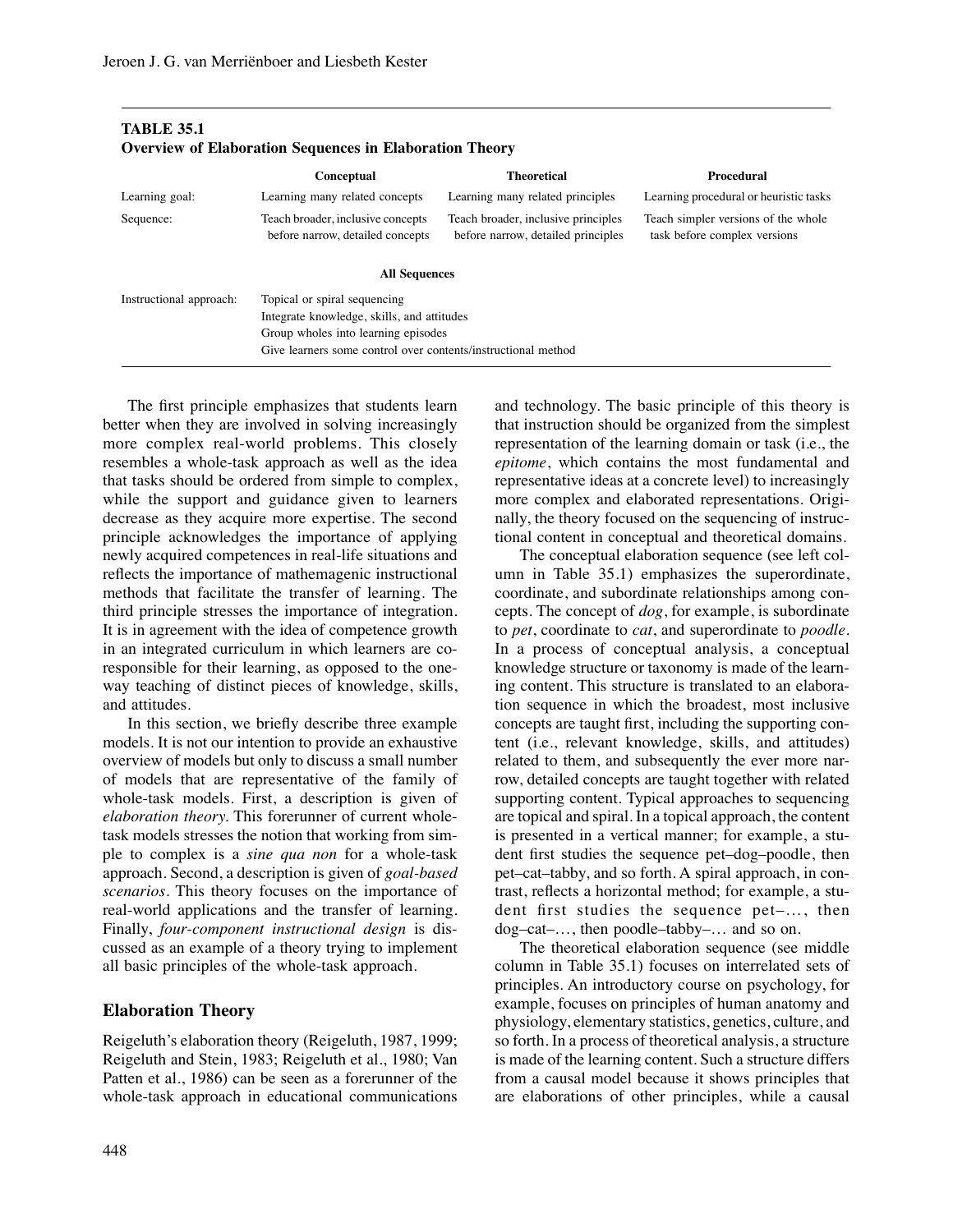model shows principles that combine with other principles. The theoretical elaboration sequence that is derived from the theoretical structure first teaches, topically or spirally, the broadest, most inclusive and most general principles along with the supporting content, and then proceeds to teach ever more narrow, less inclusive, more detailed, and more precise principles and supporting content.

Elaboration theory clearly reflects some basic principles of whole-task models. The topical and spiral approach to sequencing works from simple to complex wholes. The combination of organizing content (conceptual, theoretical) and supporting contents aims at the integration of knowledge, skills, and attitudes. The concept of *learning episodes* is used to denote instructional units that allow for review and synthesis without breaking up the idea of a meaningful whole. And, finally, elaboration theory suggests giving learners some control over both content and instructional methods, which resembles the principle of shared responsibility. Later versions of the theory pay more attention to procedural organizing contents, with a focus on solution steps or heuristic tasks that focus on problem-solving principles, guidelines, and causal models. In a process of task analysis, a flowchart is made that depicts the steps (for a procedural task) or the principles, guidelines, and causal models (for a heuristic task) experts would use to decide what to do when. Based on this flowchart, a simplifying conditions sequence is built (see right column in Table 35.1). It begins with the simplest version of the task that is still representative of the *whole* task and ends with the most complex version of this task. This approach is also typical for the whole-task, learning-by-doing models discussed in the next two sections.

#### **Goal-Based Scenarios**

Goal-based scenarios (Schank, 1993/1994; Schank et al., 1993/1994) are the backbone of learning in Schank's learning-by-doing paradigm (Schank et al., 1999). These goal-based scenarios represent "a learnby-doing simulation in which students pursue a goal by practicing target skills and using relevant content knowledge to help them achieve their goal" (Schank et al., 1999, p. 165). A goal-based scenario consists of the following seven essential components:

• *Goal*. Two categories of learning goals are distinguished: process knowledge and content knowledge. Process knowledge reflects the skills and attitudes necessary to solve a problem, while content knowledge considers

the knowledge required to achieve the goal. A goal-based scenario best appeals to both categories.

- *Mission*. The mission of a goal-based scenario is closely related to the goal and represents the actual assignment the student has to carry out. The mission must be as realistic and motivating as possible for the students. It should resemble a real-life task that a real person would plausibly have to achieve for an important reason.
- *Cover story*. The cover story forms the incentive for the students to become engaged in practice. It should elicit students to practice the skills and attitudes and seek the information and construct the knowledge that are reflected in the learning goals.
- *Role*. The role defines the perspective the student will take in the cover story. This role should ensure that the student will achieve his or her learning goals, and it should be as realistic and appealing as possible to motivate them.
- *Scenario operations*. The scenario operations are the activities a student carries out to accomplish the learning goal. Each goalbased scenario should elicit numerous scenario operations that contain decision points so students can infer the consequences of their actions.
- *Resources*. Well-organized and easily accessible resources contain all the information (i.e., stories) that students need to achieve the learning goal.
- *Feedback*. The situated, just-in-time feedback can be derived from the consequences of certain actions, it could be given by coaches, or it can be found in the resources as domain experts' stories about similar experiences.

Elaboration theory and goal-based scenarios clearly resemble each other. Like the learning episodes in elaboration theory, goal-based scenarios provide an opportunity to integrate knowledge, skills, and attitudes in meaningful wholes. In addition, both theories stress the importance of some learner control over contents and strategies. In goal-based scenarios, teachers may design a diverse set of goals to help learners with different prior knowledge and interests acquire the same knowledge, skills, and attitudes, or learners may sometimes even be permitted to set their own subgoals. Compared to elaboration theory, however, goal-based scenarios pay far less attention to the sequencing of instruction. In contrast, there is a stronger focus on the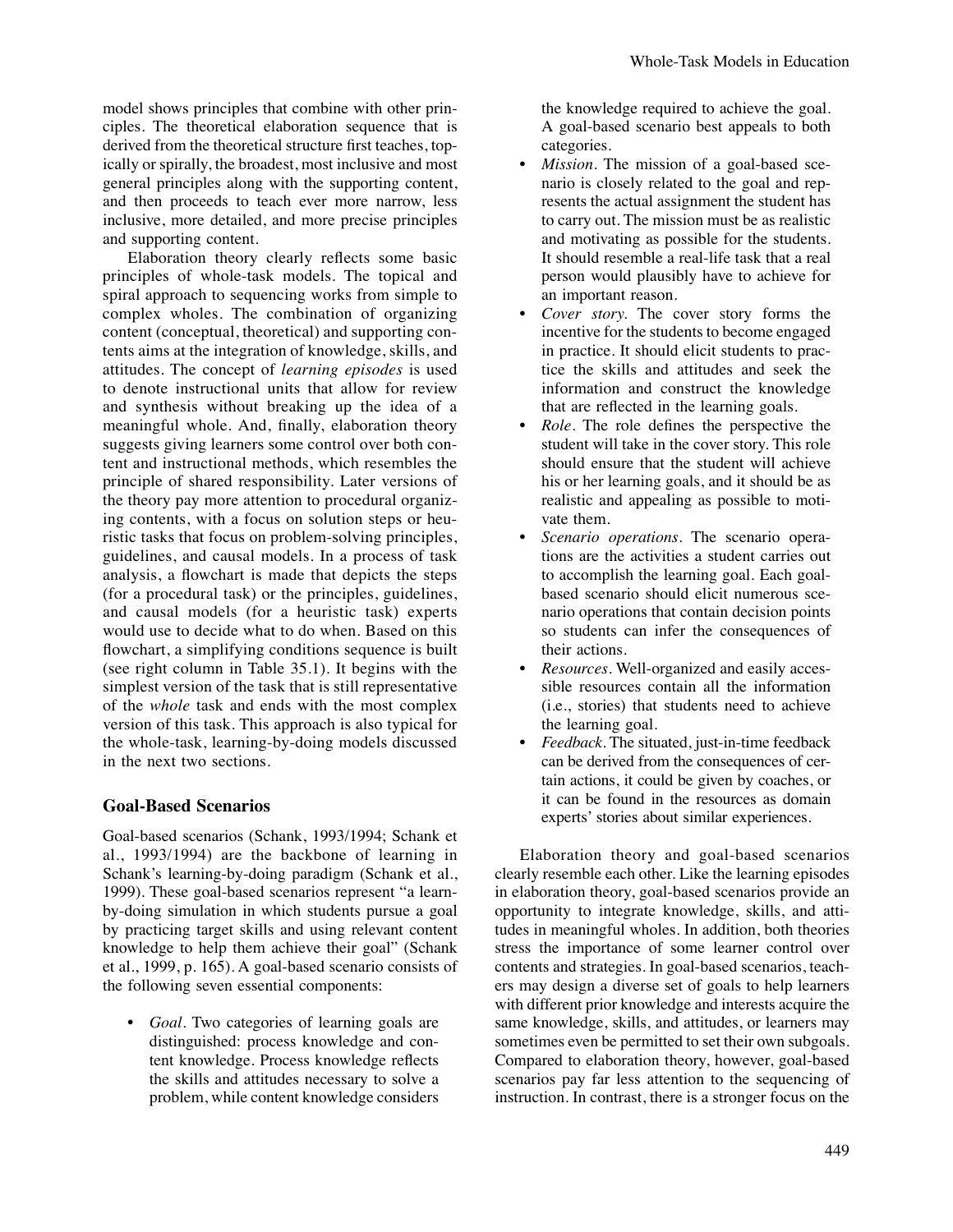

**Figure 35.1** A schematic overview of the 4C/ID model and its main elements.

performance of real-life tasks in authentic contexts to facilitate the transfer of learning. This fits the basic idea that more general goals (i.e., integrated objectives) should drive the learning process, because highly specific learning objectives invite learners to apply strategies that do not allow for the transfer of learning (for the role of goals in reaching the transfer of learning, see Machin, 2002).

# **Four-Component Instructional Design**

Van Merriënboer's four-component instructional design model (4C/ID model) (van Merriënboer, 1997; van Merriënboer et al., 2002, 2003) claims that wholetask environments for complex learning can always be described in four components:

- *Learning tasks*—Meaningful whole-task experiences that are based on real-life tasks. Ideally, the learning tasks ask the learners to integrate and coordinate many if not all aspects of real-life task performance, including problem solving and reasoning aspects, which are different across tasks, and routine aspects, which are consistent across tasks.
- *Supportive information*—Information that is supportive to the learning and performance of problem solving and reasoning for learning tasks. It describes how the task domain is organized and how problems in this domain can best be approached. It builds a bridge between what learners already know

and what may be helpful to know so they can work fruitfully on the learning tasks.

- *Procedural information*—Information that is prerequisite to the learning and performance of routine aspects of learning tasks. This information provides an algorithmic specification of how to perform those routine aspects. It is best organized in small information units and presented to learners precisely when they need it during their work on the learning tasks.
- *Part-task practice*. Additional exercises for routine aspects of learning tasks for which a very high level of automaticity is required after the instruction. Part-task practice is only necessary if the learning tasks do not provide enough repetition for a particular routine aspect to reach the required high level of automaticity.

The 4C/ID model shares it focus on authentic learning tasks with goal-based scenarios. The tasks are based on real-life tasks and ask learners to combine knowledge, skills, and attitudes. As in elaboration theory, ample attention is paid to sequencing the learning tasks. To do so, learning tasks are organized into so-called *task classes*, which are ordered from simple to complex (see Figure 35.1; task classes are the dotted rectangles around a set of learning tasks). The first task class contains the simplest learning tasks that an expert might encounter in the real world yet are still whole, meaningful tasks that allow the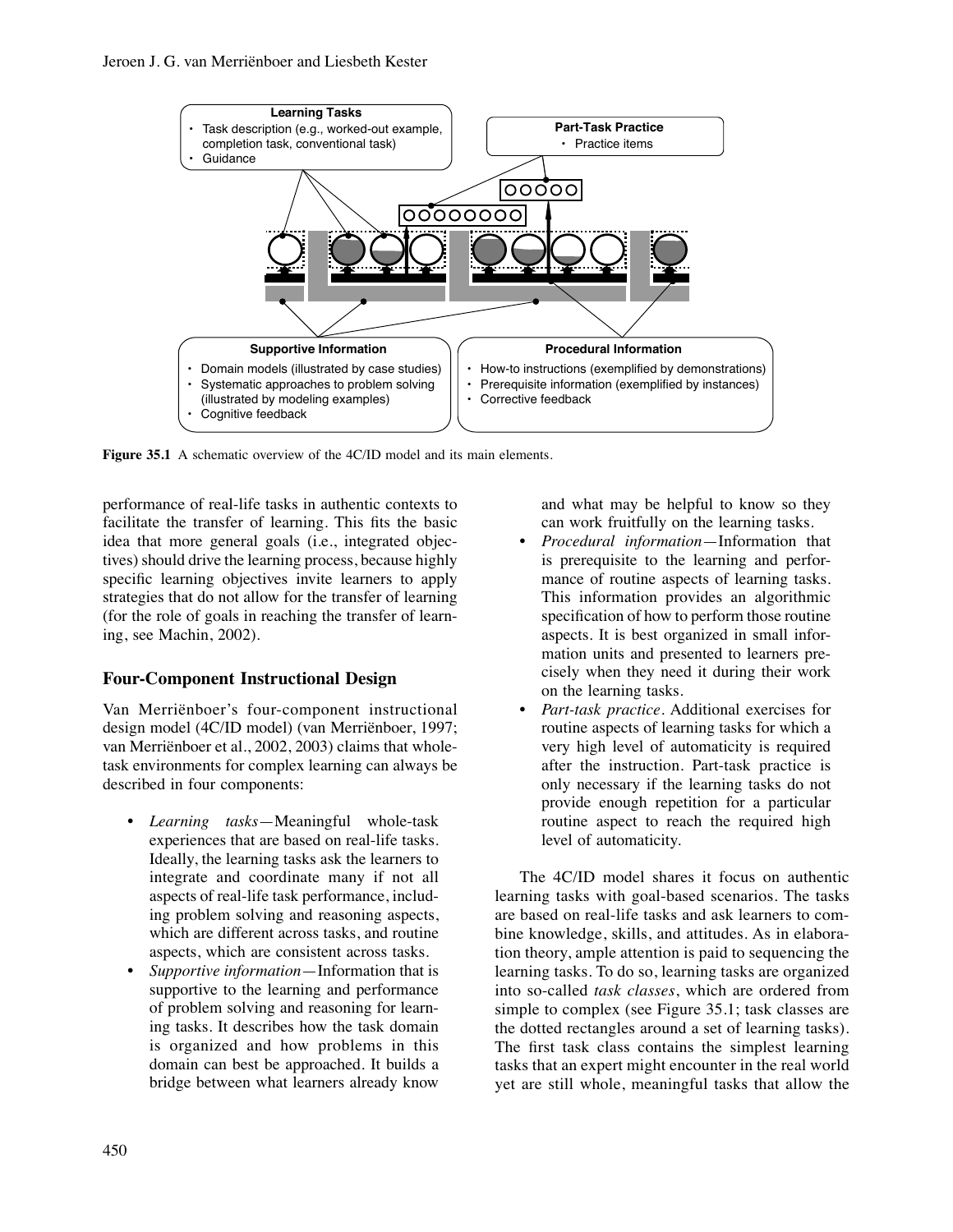learners to quickly develop a holistic vision of the task. Subsequent task classes contain increasingly more complex and difficult learning tasks. Learning tasks within a particular task class are equivalent in the sense that they can be performed on the basis of the same body of knowledge; each subsequent, more complex task class requires more knowledge or more elaborated knowledge for effective performance than the preceding, simpler task classes.

An additional element in the 4C/ID model pertains to the support and guidance that are given to learners (in Figure 35.1, this is indicated by the filled-in circles). When learners begin to work on more difficult learning tasks in a new task class, they first receive sizeable support and guidance from the teacher or instructional materials. Support and guidance gradually decrease in a process of *scaffolding* as learners acquire more expertise. When learners are able to independently perform learning tasks without any support or guidance up to the given standards (empty circles in Figure 35.1), they are ready to continue to a next task class with more difficult tasks.

Also characteristic of the model is its focus on the transfer of learning. Supportive information (Lshaped, light-gray shapes in Figure 35.1) relates to the idea that transfer is explained by general or abstract information that may be interpreted by a task performer to solve a new problem situation (i.e., the Gestalt approach). Conceptual models (what is this?), structural models (how is this built?), causal models (how does this work?), and cognitive strategies (how should I approach this task?) provide this kind of information. Procedural information (dark-gray rectangles with upward-pointing arrows in Figure 35.1) and part-task practice (small series of circles in Figure 35.1) relate to the idea that transfer may be explained by the application of knowledge elements that are shared between the practice and the transfer situation (i.e., the associationist approach). Procedural information tells the learner, precisely when the information is needed, how to perform routine aspects of the learning tasks. Part-task practice may provide the additional practice required to develop knowledge elements that allow the learner to perform routine aspects at a high level of automaticity. Finally, like elaboration theory and goal-based scenarios, the 4C/ID model acknowledges the importance of a certain degree of learner control over and responsibility for the learning process. In new versions of the model (van Merriënboer and Kirschner, 2007), learners are able to select their own learning tasks, as well as the supportive information and the part-task practice relevant for those tasks.

# **EMPIRICAL EVIDENCE FOR THE EFFECTIVENESS OF WHOLE-TASK MODELS**

The previous sections presented a brief history of whole-task models, discussed the main characteristics of whole-task models in the field of educational communications and technology, and described three example models. The next sections discuss, in order, general research on the effectiveness of the whole-task approach and specific research on the effectiveness of elaboration theory, goal-based scenarios, and fourcomponent instructional design.

#### **Whole-Task Practice**

In a review study, Wightman and Lintern (1985) investigated the effectiveness of segmentation, fractionation, and simplification techniques for part-task training. They concluded that whole-task training was generally more beneficial for learning than part-task training. Only segmentation in the form of *backward chaining with snowballing* (i.e., first the final segment of a task is practiced and prior segments are successively added during training) was as beneficial for transfer performance as whole-task training. This conclusion was confirmed by the results of a study by Wightman and Sistrunk (1987) that showed that learners who received whole-task carrier-landing training outperformed learners who received part-task training using simplification, but they did not outperform learners who received part-task, backward-chaining training. Moreover, Goettl and Shute (1996) found that a segmentation with backward-chaining approach to training is only as efficient as whole-task training if it is composed of critical component tasks. Otherwise, whole-task training leads to higher transfer test performance.

In two laboratory experiments, Detweiler and Lundy (1995) studied the effects of single-task and dual-task practice of consistent word-category mapping and spatial-pattern visual search tasks on dualtask transfer test performance. They found that dualtask practice yielded higher transfer test performance than single-task practice. Based on their findings, they concluded that target tasks that must be performed together should also be practiced together. Peck and Detweiler (2000) compared four approaches to practicing concurrent tasks related to adjusting the navigation and peripheral systems of a fictitious submarine: (1) a part-task approach, (2) a part-task chaining approach (i.e., snowballing), (3) a concurrent-chaining approach, and (4) a whole-task approach. In this experiment, part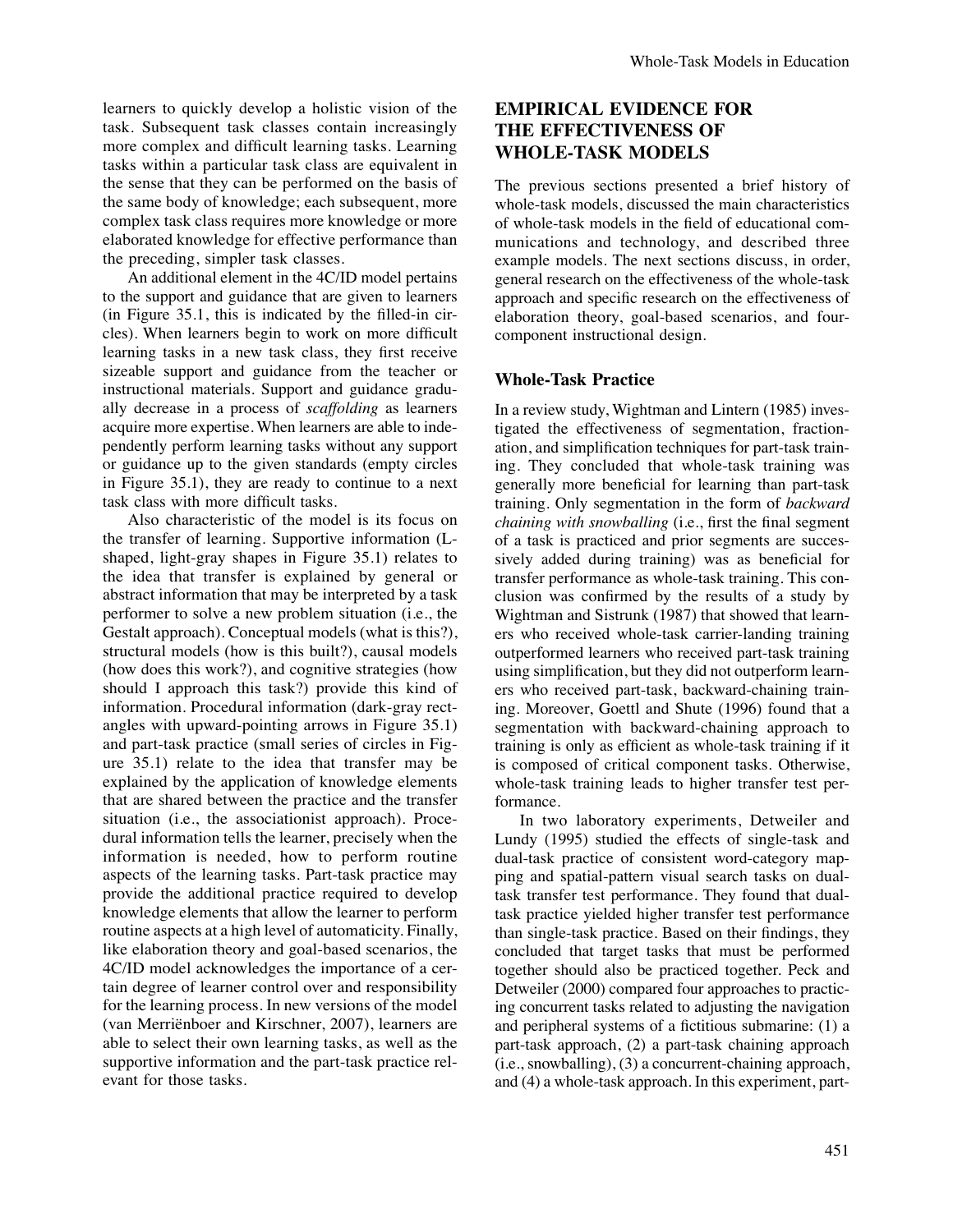task practice consisted of single-task trials that required an adjustment of either the navigation system or the peripheral system. In part-task chaining practice, single-task practice gradually became multi-task practice. Concurrent-chaining practice referred to increasingly complex concurrent-task practice, and in wholetask practice concurrent-task practice was required from the start. The results of this study demonstrated the beneficial effects on transfer test performance of both the concurrent-chaining approach and the wholetask approach.

To summarize, whole-task training seems to be the preferred method of instruction when it comes to complex skill acquisition. Sometimes, however, it may be desirable to include some (additional) part-task practice in the training—for example, when the whole task is dangerous or highly demanding. Roessingh et al. (2002) developed and tested a model to determine the optimal training time schedule for such a combined training. They concluded that, if one part task has to be included in the training, then more than 50% of the total training time has to be devoted to whole-task practice to maximize performance. This indicates that even in cases where whole-task practice is not the only relevant type of training it still should take up the largest part of it. An example of the successful application of combined training can be found in an experiment of Pollock et al. (2002). They compared a mixed instructional approach (i.e., first part-task practice then whole-task practice) to a whole-task approach (i.e., only whole-task practice) to teach electrical safety tests and found that novices in the domain demonstrated superior performance on a knowledge test and practical task after receiving the mixed instruction. Such a combined approach, in which part-task practice is used to supplement preponderant whole-task practice, is also found in four-component instructional design. First, though, research on elaboration theory and goalbased scenarios are discussed.

# **Elaboration Theory**

Beissner and Reigeluth (1989, 1994) studied whether it was possible to design a course on physical-therapy treatment with combined sequencing techniques (i.e., multiple strands) as prescribed by elaboration theory. They carefully described the four-step design process. In the first step, a procedural elaboration sequence was designed using the simplifying conditions approach. Subsequently, and independent of the procedural sequence, a prescriptive theoretical elaboration sequence (i.e., understanding why principles work) and a descriptive theoretical elaboration sequence (i.e., understanding how principles work)

452

were designed as steps two and three. Finally, these three steps were integrated into a single course sequence. Beissner and Reigeluth concluded that it is possible to have parallel elaboration sequences in one course, yielding *learning episodes* (whole tasks) that integrate relevant knowledge, skills, and attitudes. The effectiveness of this multiple-strand technique, however, was not investigated.

English and Reigeluth (1996) conducted a study that used a mixed-method approach to determine the strengths and weaknesses of elaboration theory. They revised three chapters of a book on electrical circuit analysis according to multiple-strand sequencing (combining procedural and theoretical sequences). The qualitative data (i.e., impromptu and debriefing questions) obtained in this study indicated that the sequences could be improved in the following ways: (1) Every step in the elaboration sequence should highlight the important relationships and relate each step to previous steps and knowledge, (2) students should be informed that the first step is entry level and will be followed by steps that are more complex at the start of the sequence, and (3) learners should be given some learner control over the learning materials (note that this recommendation is incorporated in the 1999 version of elaboration theory discussed earlier). Furthermore, the quantitative data (pre- and post-test results) showed that the instructional material was effective for both low-ability and high-ability students. An explorative comparison of student performance after the experimental course and the regular course on this topic indicated that students who participated in the experimental course performed better than students in the regular course.

# **Goal-Based Scenarios**

Bell et al. (1993/1994) evaluated a goal-based scenario involving sickle cell disease known as the Sickle Cell Counselor. The Sickle Cell Counselor was installed in the Museum of Science and Industry in Chicago to evaluate its usefulness. The aim of the installation was to give museum visitors, in the course of a brief interaction, an understanding of sickle cell disease and the basic underlying inheritance mechanisms. Based on the fact that in a period of 25 days, 933 individuals spent on the average more than 7 minutes on the installation, the authors concluded that the Sickle Cell Counselor succeeded in attracting and holding onto the visitors' attention. The effectiveness of the Sickle Cell Counselor was evaluated in a subsequent study. Three groups were compared: a group that used the Sickle Cell Counselor, a group that read a pamphlet that conveyed the same information, and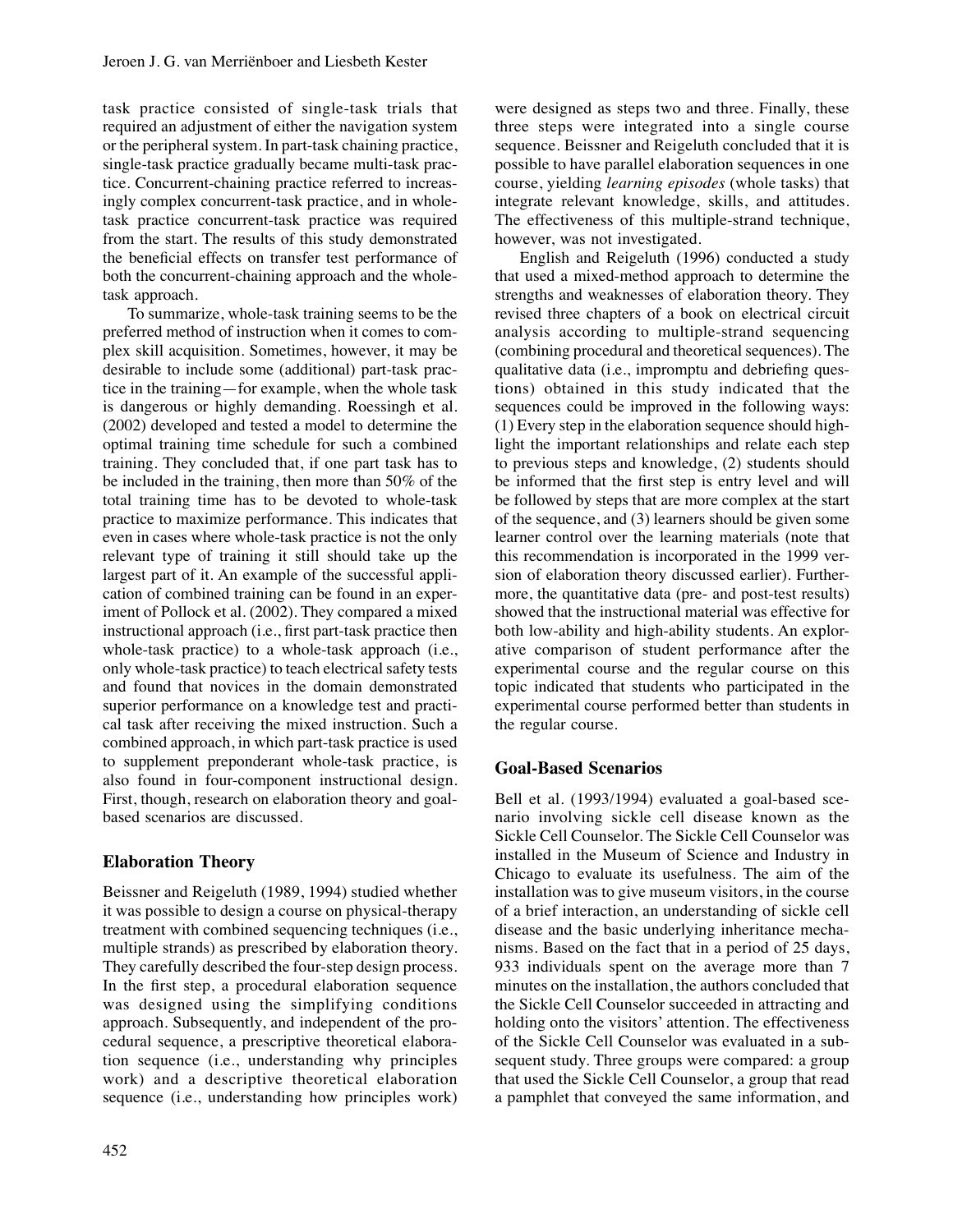a control group. The group that used the Sickle Cell Counselor outperformed both the pamphlet group and the control group in role-playing performance and a paper-and-pencil test.

Another goal-based scenario, Architecting Business Change, developed for Andersen Consulting in St. Charles, Illinois, was evaluated by Kantor et al. (2000). This goal-based scenario addressed eight skills, and Kantor and colleagues conducted a needs assessment to find out the minimal proficiency level for each skill. The proficiency level ranged from *little/no ability* to *expert* and was based on ratings made by supervisors. The goal-based scenario was evaluated against those minimal proficiency levels. After working with the goal-based scenario, students were asked to rate their proficiency level before and after completing the scenario. A comparison of the minimal proficiency levels and those reported after completion indicated that students rated their proficiency level higher than minimally required for five out of eight of the trained skills. In addition, a comparison of the proficiency levels before and after completing the scenario indicated that all students rated their proficiency level higher after than before working with the goal-based scenario.

#### **Four-Component Instructional Design (4C/ID)**

In two studies, Hoogveld et al. (2001, 2003) studied the effectiveness of the 4C/ID model as an instructional systems design (ISD) approach to designing competence-based education (for applications in the medical domain, see Janssen-Noordman et al., 2006). In the first study, two groups of teachers were compared: One group was trained to use the 4C/ID model to design instruction, and the other group was trained to optimize its own design approach. After the training phase, the design quality of their educational products was measured by experts, and it was found that teachers trained to use the 4C/ID model developed qualitatively better designs than the other teachers. The second study investigated whether teams or individuals benefited more from a 4C/ID approach to designing competence-based education. It was found that low achievers benefited more from the 4C/ID model when they were working in teams, but high achievers worked as well in teams as individually.

Other researchers studied the effectiveness of 4C/ID-based instruction from the learners' perspective. Nadolski et al. (2005) focused on segmenting complex whole learning tasks in the area of law into phases. They varied the number of phases (one, four, or nine) of the whole task to determine the optimal balance between the advantages of whole-task practice and the disadvantages of cognitive overload caused by

whole tasks that are too complex for learners. The results of this study showed that learners who carried out the learning task in four phases were most effective during practice as measured by the coherence and content of their practice products. Learners who carried out the learning tasks in one or four phases were most efficient during practice as measured by a combination of practice-product quality and invested mental effort. No effects were found on transfer test performance. These results were confirmed in a follow-up study (Nadolski et al., 2006) in which learners who received learning tasks that consisted of four phases outperformed learners who received tasks consisting of eight phases. The results indicate that whole learning tasks should only be segmented if this is the only possible way to diminish their complexity.

Using a model closely resembling the 4C/ID approach, Merrill (2002b) carried out a study at Thompson/NETg to validate his first principles of instruction. Three instructional scenarios for a course in Excel were developed: (1) a whole-task scenario group, (2) an e-learning group that received the existing commercial version of the NETg Excel course, and (3) a control group that only received three authentic test tasks. Statistical differences were found between the three groups on test task performance. The whole-task scenario group scored an average of 89%, the e-learning group scored an average of 68%, and the control group scored only an average of 34% correct on the test tasks. In addition, the whole-task scenario group required significantly less time to complete the three test tasks compared to the e-learning group.

A study by Lim and Reiser (2006) compared the effects of 4C/ID whole-task training and part-task training on the acquisition and transfer of a complex cognitive skill (preparing a grade book in Excel) for novices and advanced learners. They found that both novice and advanced learners achieved better wholetask performance and better transfer performance if they received the 4C/ID whole-task training. The superiority of a 4C/ID approach over other approaches was confirmed in another classroom study (Sarfo and Elen, 2005, 2006) that compared three groups who had to learn how to design a single building plan based on local conditions. The control group was taught according to an approach that was applied in technical schools in Ghana; the experimental groups were taught according to the 4C/ID approach, either with or without technology-enhanced learning. Although, the groups performed equally well on a pretest and both showed learning gains on a post-test, both experimental groups outperformed the control group on the post-test.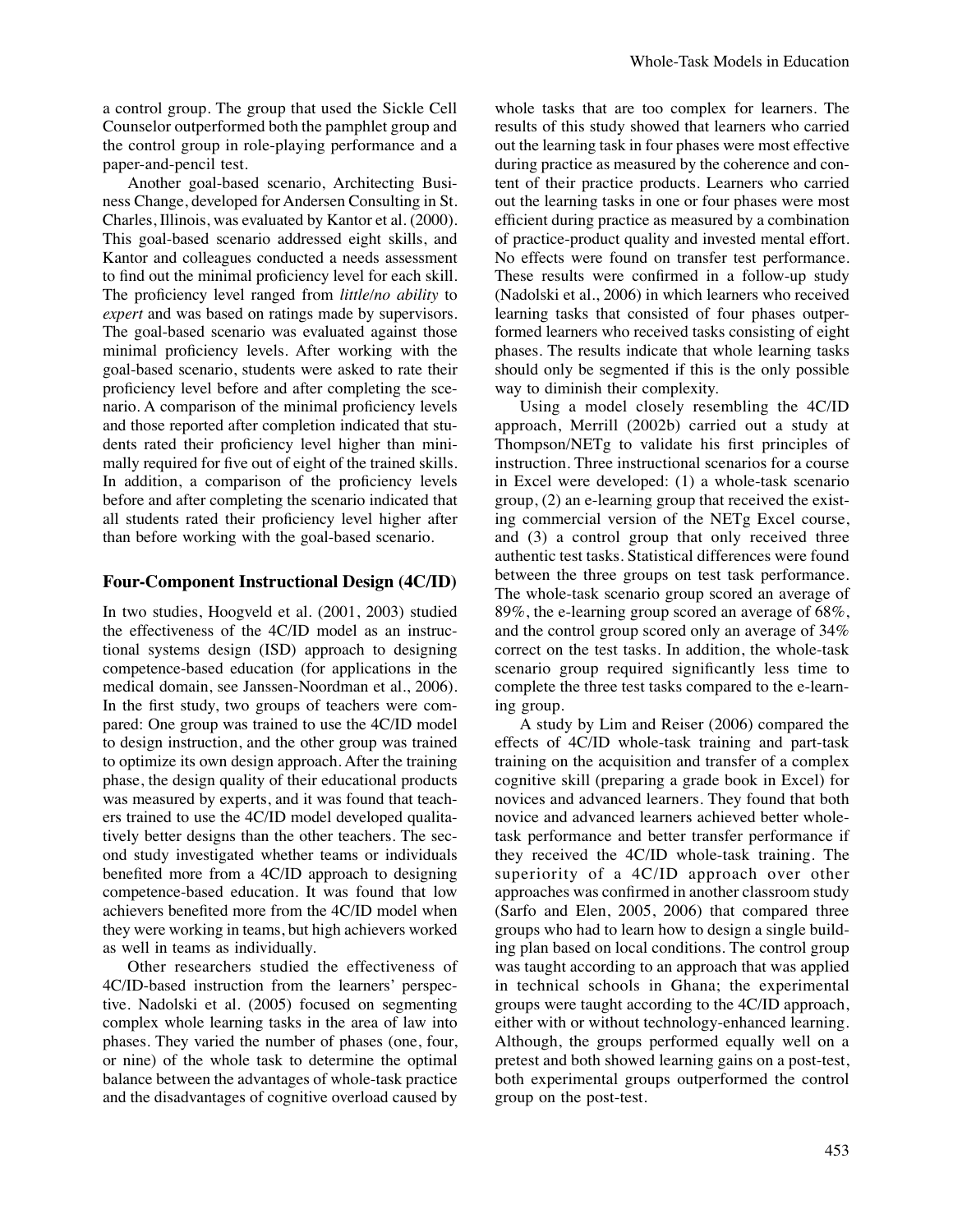## **DISCUSSION**

This chapter has discussed the historical roots of whole-task models and the main features. It has also provided three examples of whole-task models in the field of educational communications and technology and has presented research findings concerning the effectiveness of whole-task models. Overall, research findings show that whole-task models are particularly effective to teach complex skills and professional competences; however, this research also highlights two limitations of whole-task models. First, whole-task models should only be used to teach content and tasks that are characterized by a high degree of coordination—that is, many interrelationships between knowledge elements and component skills. If coordination is low, part-task models may be equally effective or even more effective than whole-task models. Second, whole-task practice should not be seen as incompatible with part-task practice. Even in a dominant whole-task approach, it may be desirable to offer additional parttask practice for routine aspects of a complex task. Furthermore, if it proves to be impossible to develop a version of the whole task that is simple enough to begin the training with, it may be necessary to work from parts that are as large as possible within a wholepart approach. In a purely holistic model, however, this would be viewed as a very last resort.

Whole-task models are relatively new in the field of educational communications and technology, and there is a clear need for additional research. On the most basic level, much is still unknown regarding the design of optimal whole learning tasks, sequencing techniques, and ways to scaffold learners who are working on the tasks. Another set of research questions pertains to learner control and self-directed learning. In a whole-task model, self-directed learners should select their own learning tasks, based on self-assessments of their performance and information regarding the tasks (e.g., difficulty, available support and guidance). Future research should investigate how learners are best guided in their process of task selection (e.g., through the use of portfolios or coaching) and encouraged to develop their self-directed learning skills. Finally, the issue of transfer of learning is central to whole-task models. Here, an interesting line of research pertains to the importance of real-life, authentic whole tasks. Although some researchers argue that it is critical to perform those tasks in an authentic environment (see, for example, Brown et al., 1989), others claims that especially early in the learning process it is not the fidelity of the environment but the psychological fidelity of the task itself that is most important.

It is clear that whole-task models today hold a prominent position in the field of educational communications and technology and, at least in Western Europe, in vocational education and training and in higher professional education. In our opinion, this is an inevitable reaction to societal and technological developments as well as students' and employers' uncompromising views regarding the value of education. Due to new technologies, routine tasks have been taken over by machines and the complex cognitive tasks that must be performed by humans are becoming increasingly important. Moreover, both the nature of and the skills required for currently available jobs are rapidly changing while the information relevant to carrying out these jobs quickly becomes obsolete. This imposes higher demands on the workforce, as employers stress the importance of problem solving, reasoning, and self-directed learning to ensure that employees can and will flexibly adjust to rapid changes in their environment. Whole-task models in education aim to reach precisely those goals.

#### **REFERENCES**

- Achtenhagen, F. (2001). Criteria for the development of complex teaching-learning environments. *Instruct. Sci.*, 29(4–5), 361–380.
- Adams, J. A. (1987). Historical review and appraisal of research on the learning, retention, and transfer of human motor skills. *Psychol. Bull.*, 101, 41–74.
- Andrews, D. H. and Goodson, L. A. (1980). A comparative analysis of models of instructional design. *J. Instruct. Dev.*,  $3(4)$ ,  $2-16.*$
- Annett, J. (1989). *Training in Transferable Skills*. Sheffield, U.K.: The Training Agency.
- Annett, J. and Sparrow, J. (1985). Transfer of training: a review of research and practical implications. *Programmed Learn. Educ. Technol.*, 22, 116–124.
- Ash, M. G. (1998). *Gestalt Psychology in German Culture, 1890–1967: Holism and the Quest for Objectivity*. Cambridge, U.K.: Cambridge University Press.
- Beissner, K. L. and Reigeluth, C. M. (1989). *Multiple Strand Sequencing Using the Elaboration Theory*, ERIC Document Reproduction Service No. ED 314025.
- Beissner, K. L. and Reigeluth, C. M. (1994). A case study on course sequencing with multiple strands using elaboration theory. *Perform. Improve. Q.*, 7(2), 38–61.
- Bell, B., Bareiss, R., and Beckwith, R. (1993/1994). Sickle cell counselor: a prototype goal-based scenario for instruction in a museum environment. *J. Learn. Sci.*, 3, 347–386.
- Biggs, J. (1996). Enhancing teaching through constructive alignment. *Higher Educ.*, 32(3), 347–365.
- Briggs, G. E. and Naylor, J. C. (1962). The relative efficiency of several training methods as a function of transfer task complexity. *J. Exp. Psychol.*, 64, 505–512.
- Brown, J. S., Collins, A., and Duguid, S. (1989). Situated cognition and the culture of learning. *Educ. Res.*, 18(1), 32–42.\*
- Clark, R. E. and Estes, F. (1999). The development of authentic educational technologies. *Educ. Technol.*, 39(2), 5–16.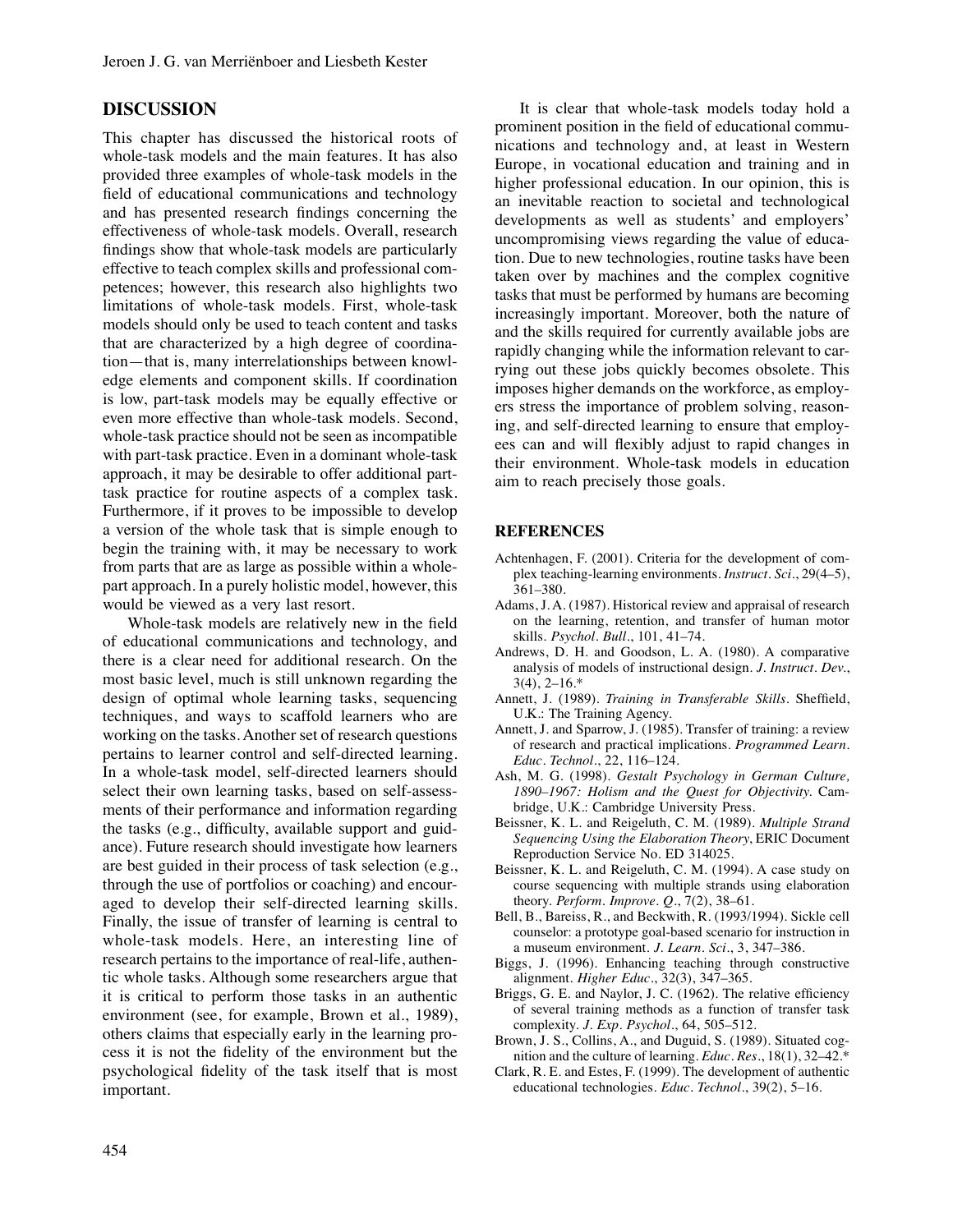- *Factors*, 37, 193–211. Dreyfus, S. E. (1982). Formal models vs. human situational understanding: Inherent limitations on the modeling of business expertise. *Office Technol. People*, 1, 133–165.
- Elio, R. (1986). Representation of similar well-learned cognitive procedures. *Cogn. Sci.*, 10, 41–73.
- Ellis, H. C. (1965). *The Transfer of Learning*. New York: Macmillan.
- English, R. E. and Reigeluth, C. M. (1996). Formative research on sequencing instruction with the elaboration theory. *Educ. Technol. Res. Dev.*, 1, 23–42.
- Feldenkrais, M. (1982). *The Illusive Obvious*. Cupertino, CA: Meta Publications.
- Gagné, R. M. (1968). Learning hierarchies. *Educ. Psychol.*, 6,  $1 - 9$
- Gagné, R. M. (1985). *The Conditions of Learning*, 4th ed. New York: Holt, Rinehart and Winston.
- Gagné, R. M. and Briggs, L. J. (1979). *Principles of Instructional Design*, 2nd ed. New York: Holt, Rinehart and Winston.
- Gagné, R. M. and Merrill, M. D. (1990). Integrative goals for instructional design. *Educ. Technol.*, *Res. Dev.*, 38(1), 23–30.\*
- Gallwey, W. T. (1974). *The Inner Game of Tennis*. New York: Random House.
- Goettl, B. P. and Shute, V. J. (1996). Analysis of part-task training using the backward-transfer technique. *J. Exp. Psychol. Appl.*, 2, 227–249.\*
- Graen, G. B. and Hui, C. (2001). Approaches to leadership: toward a complete contingency model of face-to-face leadership. In *Work Motivation in the Context of a Globalizing Economy*, edited by M. Erez, U. Kleinbeck, and H. Thierry, pp. 211–225. Mahwah, NJ: Lawrence Erlbaum Associates.
- Graham-Pole, J. (2001). 'Physician, heal thyself': how teaching holistic medicine differs from teaching CAM. *Acad. Med.*, 76, 662–664.
- Hoogveld, A. W. M., Paas, F., and Jochems, W. M. G. (2001). The effects of a Web-based training in an instructional systems design approach on teachers' instructional design behavior. *Comput. Hum. Behav.*, 17, 363–371.
- Hoogveld, A. W. M., Paas, F., and Jochems, W. M. G. (2003). Application of an instructional systems design approach by teachers in higher education: individual versus team design. *Teaching Teacher Educ.*, 19, 581–590.
- Janssen-Noordman, A. M. B., van Merriënboer, J. J. G., Van der Vleuten, C. P. M., and Scherpbier, A. J. J. A. (2006). Design of integrated practice for learning professional competences. *Med. Teacher*, 28(5), 447–452.
- Kantor, R. J., Waddington, T., and Osgood, R. E. (2000). Fostering the suspension of disbelief: the role of authenticity in goal-based scenarios. *Interact. Learn. Environ.*, 8, 211–227.
- Landa, L. N. (1983). The algo-heuristic theory of instruction. In *Instructional-Design Theories and Models*, edited by C. M. Reigeluth, pp. 163–211. Hillsdale, NJ: Lawrence Erlbaum Associates.\*
- Lim, J. and Reiser, R. A. (2006). The Effects of Part-Task and Whole-Task Approaches on Acquisition and Transfer of a Complex Cognitive Skill. Paper presented at the Association for Educational Communications and Technology (AECT) Annual Convention, October 10–14, Dallas, TX.
- Machin, M. A. (2002). Planning, managing, and optimizing transfer of training. In *Creating*, *Implementing*, *and Managing Effective Training and Development*, edited by K. Kraiger, pp. 263–301. San Francisco, CA: Jossey-Bass.
- Mandler, J. M. and Mandler, G., Eds. (1964). *Thinking: From Association to Gestalt*. New York: Wiley (original work published in Germany, 1913).
- Merrill, M. D. (2002a). First principles of instruction. *Educ. Technol. Res. Dev.*, 50, 43–59.\*
- Merrill, M. D. (2002b). A pebble-in-the-pond model for instructional design. *Perform. Improve. Q.*, 41(7), 39–51.\*
- Nadolski, R. J., Kirschner, P. A., and van Merriënboer, J. J. G. (2005). Optimizing the number of steps in learning tasks for complex skills. *Br. J. Educ. Psychol.*, 75, 223–237.\*
- Nadolski, R. J., Kirschner, P. A., and van Merriënboer, J. J. G. (2006). Process support in learning tasks for acquiring complex cognitive skills in the domain of law. *Learn. Instruct.*, 16, 266–278.
- Naylor, J. C. and Briggs, G. E. (1963). Effects of task complexity and task organization on the relative efficiency of part and whole training methods. *J. Exp. Psychol.*, 65, 217–224.
- Osgood, C. E. (1949). The similarity paradox in human learning: a resolution. *Psychol. Rev.*, 56, 132–154.
- Peck, A. C. and Detweiler, M. C. (2000). Training concurrent multistep procedural tasks. *Hum. Factors*, 42, 379–389.
- Perkins, D. N. and Grotzer, T. A. (1997). Teaching intelligence. *Am. Psychol.*, 52, 1125–1133.
- Poindexter, S. (2003). The case for holistic learning. *Change*, 35(1), 25–30.
- Pollio, H. R. and Back, H. P. (2000). When the tail wags the dog. *J. Higher Educ.*, 71(1), 84–102.
- Pollock, E., Chandler, P., and Sweller, J. (2002). Assimilating complex information. *Learn. Instruct.*, 12, 61–86.
- Reigeluth, C. M. (1987). Lesson blueprints based on the elaboration theory of instruction. In *Instructional Theories in Action: Lessons Illustrating Selected Theories and Models*, edited by C. M. Reigeluth, pp. 245–288. Hillsdale, NJ: Lawrence Erlbaum Associates.
- Reigeluth, C. M. (1999). The elaboration theory: guidance for scope and sequence decisions. In *Instructional-Design Theories and Models. A New Paradigm of Instruction*, edited by C. M. Reigeluth, pp. 425–453. Mahwah, NJ: Lawrence Erlbaum Associates.\*
- Reigeluth, C. M. and Stein, F. S. (1983). The elaboration theory of instruction. In *Instructional-Design Theories and Models: An Overview of Their Current Status*, edited by C. M. Reigeluth, pp. 335–381. Hillsdale, NJ: Lawrence Erlbaum Associates.\*
- Reigeluth, C. M., Merrill, M. D., Wilson, B. G., and Spiller, R. T. (1980). The elaboration theory of instruction: a model for sequencing and synthesizing instruction. *Instruct. Sci.*, 9, 195–219.
- Rinke, W. J. (1985). Holistic education: an answer? *Train. Dev. J.*, 39(8), 67–68.
- Roessingh, J. J. M., Kappers, A. M. L., and Koenderink, J. J. (2002). *Transfer between Training of Part-Tasks in Complex Skill Training*, Technical Report No. NLR-TP-2002-646. Amsterdam: National Aerospace Laboratory.
- Royer, J. M. (1979). Theories of the transfer of learning. *Educ. Psychol.*, 14, 53–69.
- Sarfo, F. K. and Elen, J. (2005). Powerful learning environments and the development of technical expertise in Ghana: investigating the moderating effect of instructional conceptions. In *Proceedings of the 5th IEEE International Conference on Advanced Learning Technologies (ICALT'2005)*, July 5–8, Kaohsiung, Taiwan, edited by P. Goodyear, D. G. Sampson, D. J.-T. Yang Kinshuk, T. Okamoto, R. Hartley, and N.-S. Chen, pp. 1000–1004. Los Alamitos, CA: IEEE.